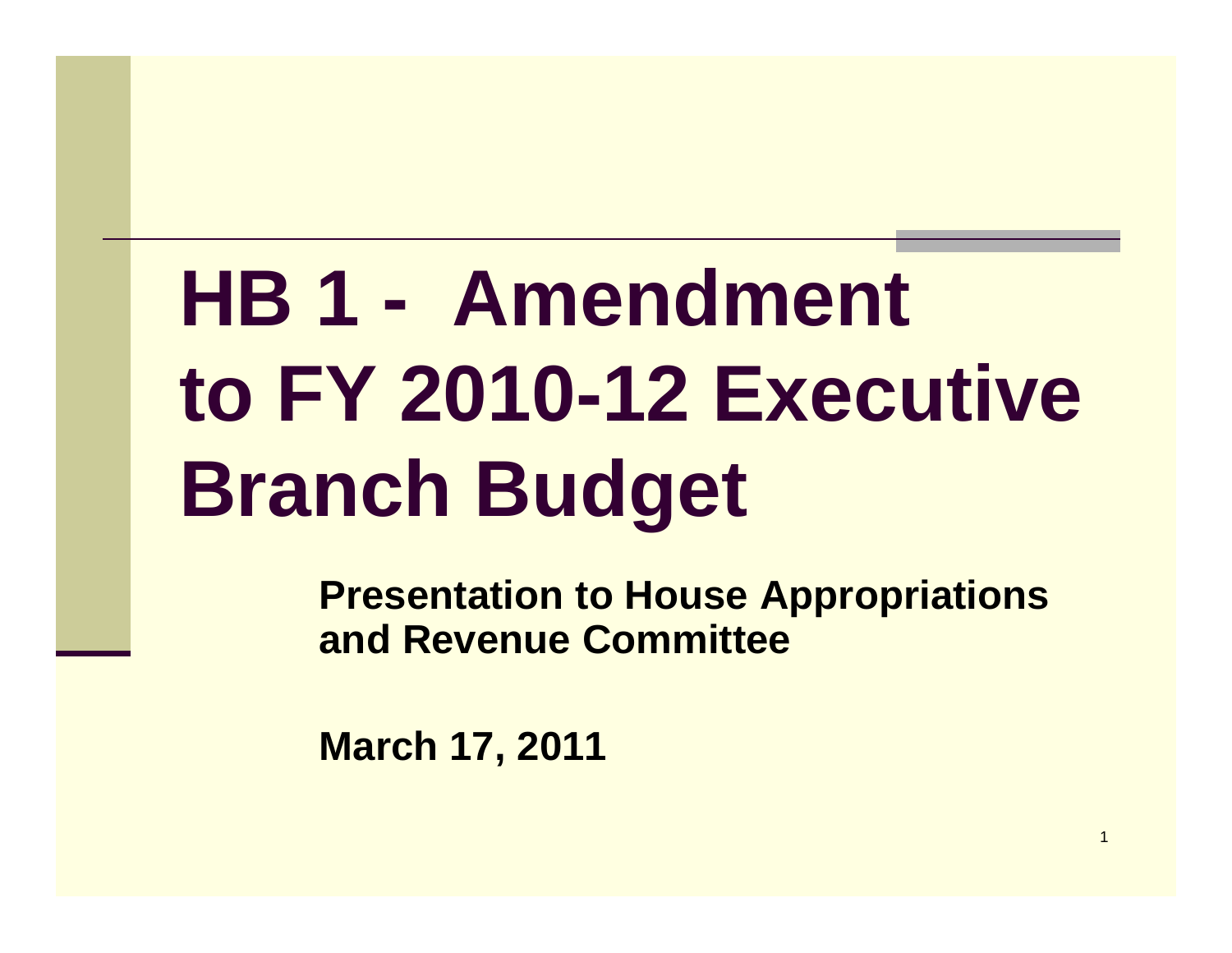### Overview of Budget Reductions

- What has happened over the last 4 years?
- What have other states done?
- $\blacksquare$  What are the impacts of cuts already made?
- What are the impacts of additional cuts?
- What is the impact of debt restructuring?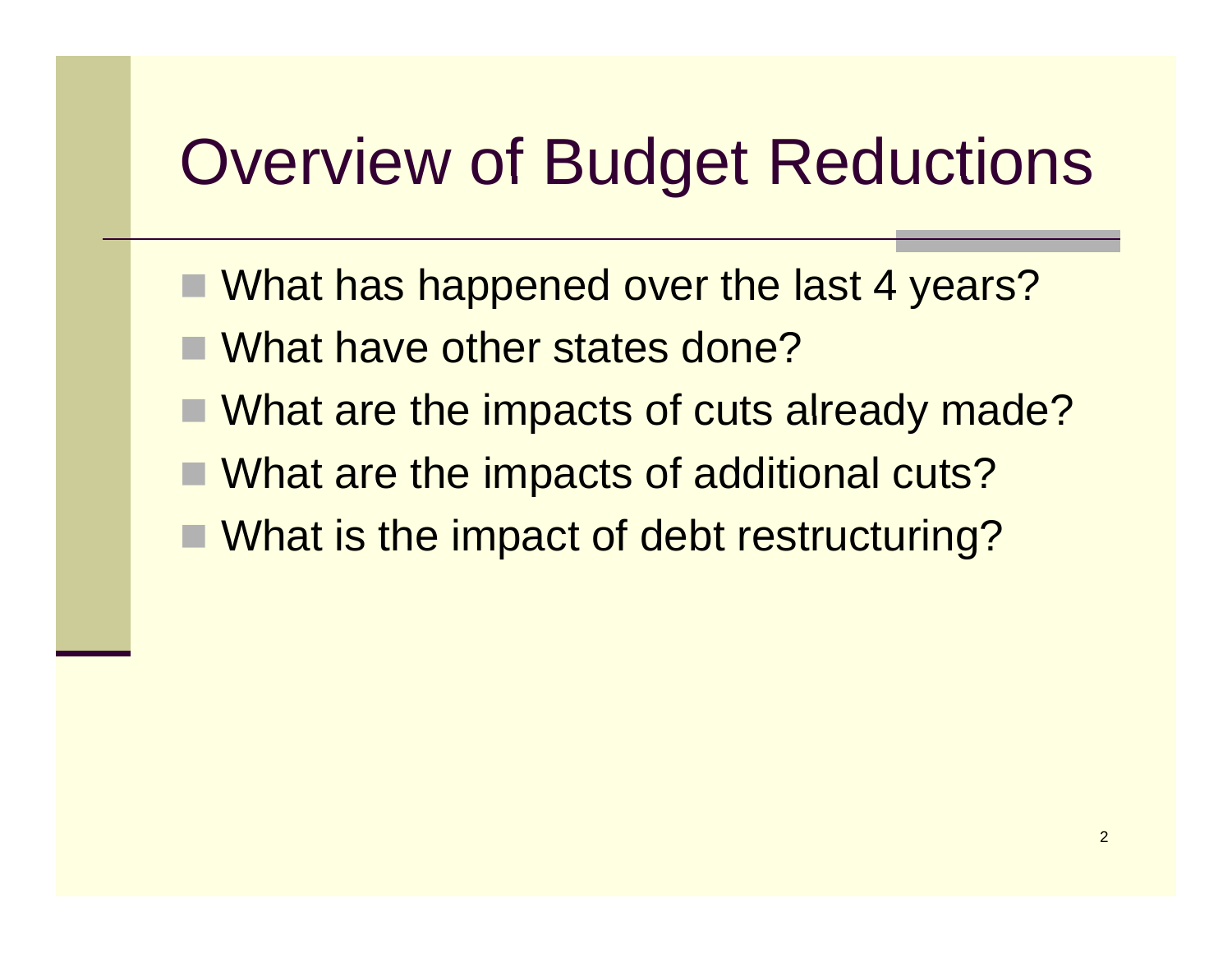## **FY08 GF Revenue Levels Will Not Return until FY12**



3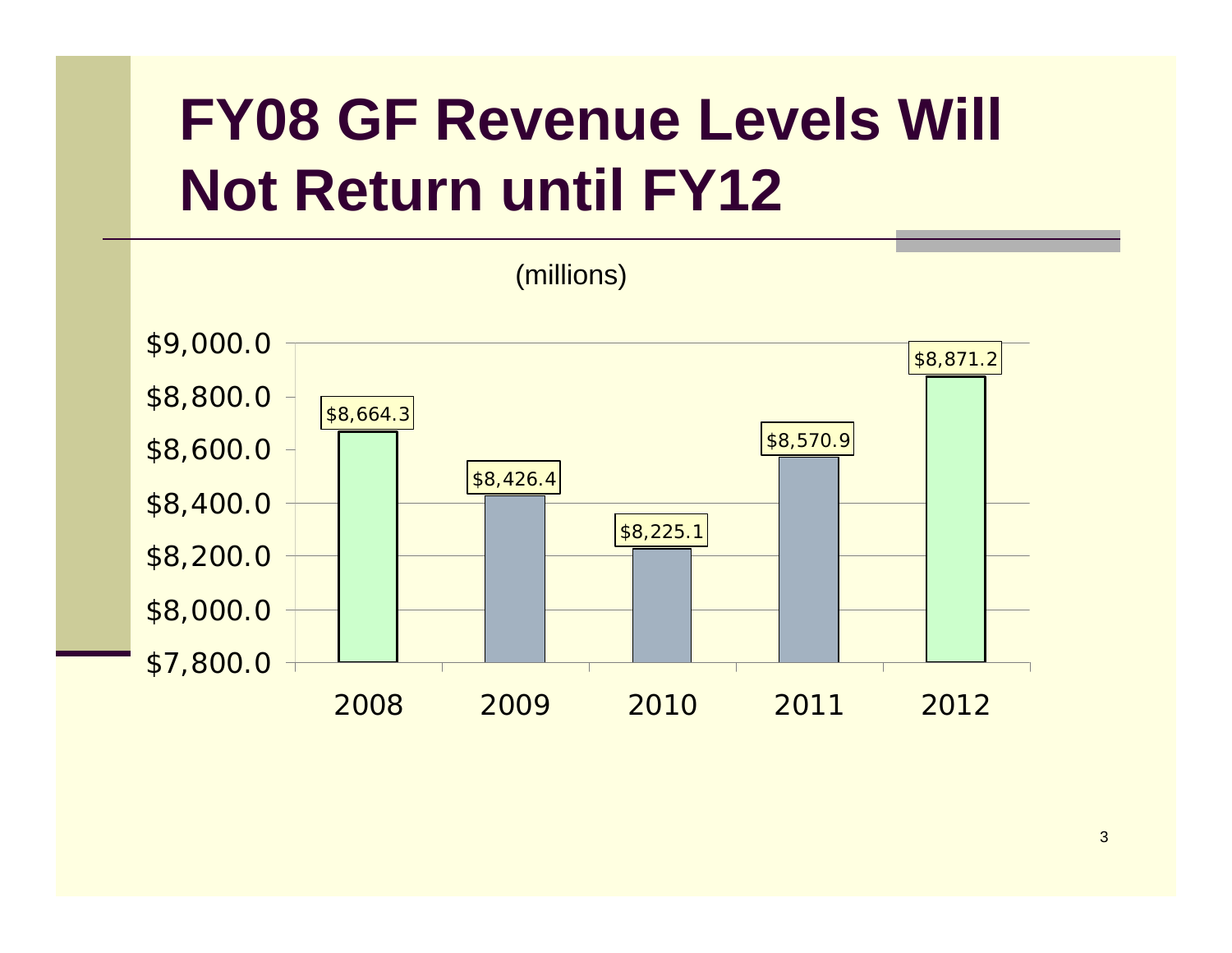### **Appropriation Reductions During Beshear Administration**

|                                       |                                              | (millions)    |
|---------------------------------------|----------------------------------------------|---------------|
| 1.                                    | <b>FY 08 Budget reductions</b>               | \$76          |
| 2.                                    | FY 09 Enacted reduced appropriations         | \$176         |
| 3.                                    | <b>FY 09 Expenditure reductions mandated</b> | \$180         |
|                                       | by Budget Bill                               |               |
| 4.                                    | <b>FY 09 Budget reductions</b>               | \$147         |
| 5.                                    | FY 10 Round 1 budget reductions              | \$273         |
| 6.                                    | <b>FY 10 Round 2 budget reductions</b>       | \$49          |
| 7.                                    | FY 11 Enacted reduced appropriations         | \$61          |
| 8.                                    | <b>FY 11 Expenditure reductions mandated</b> | \$131         |
|                                       | by Budget Bill                               |               |
|                                       | <b>FY 12 Enacted reduced appropriations</b>  | \$81          |
| FY 12 Expenditure reductions mandated |                                              | \$169         |
|                                       | by Budget Bill                               |               |
| Total                                 |                                              | \$1.3 billion |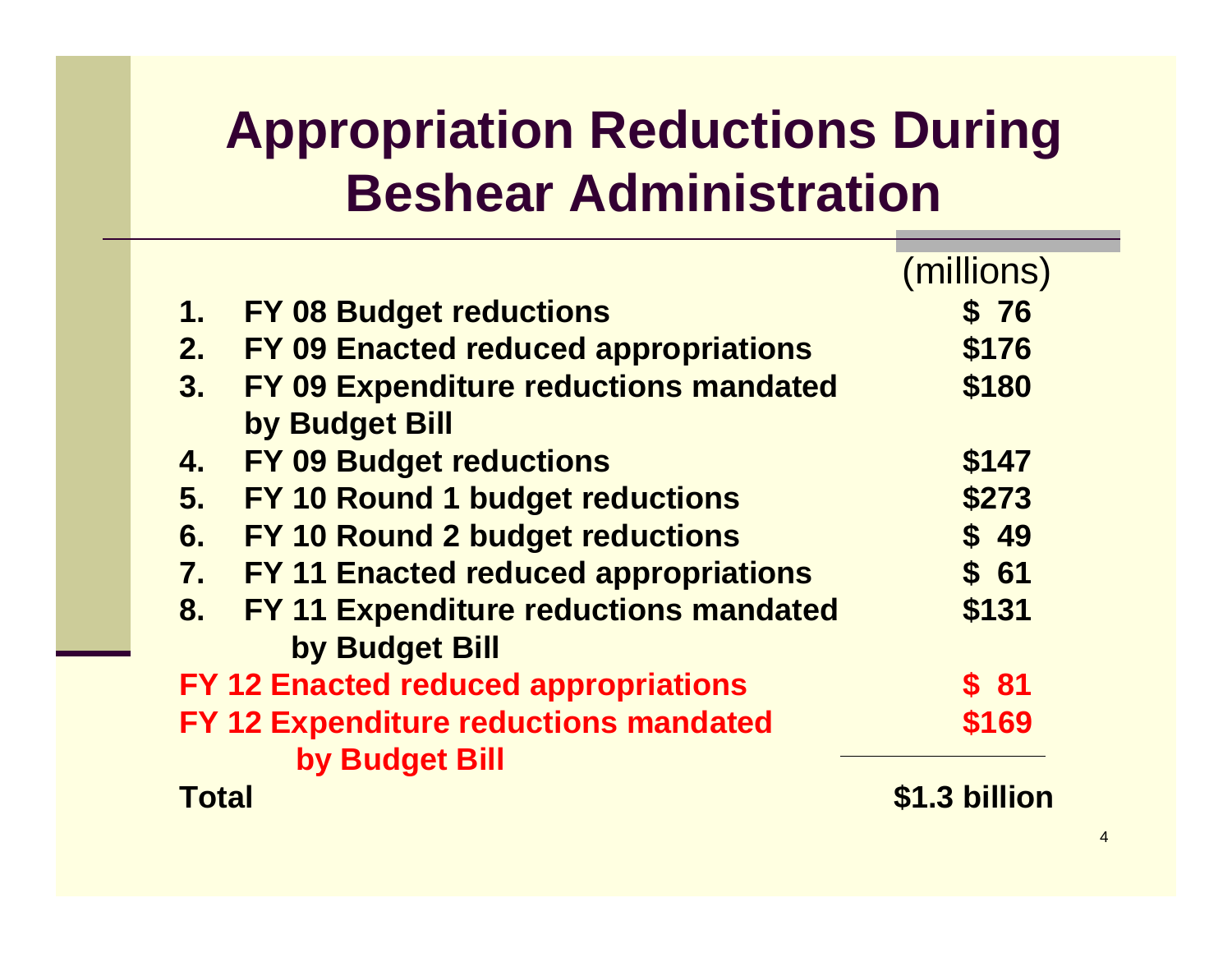### **Impact of 8 Budget Reductions**

- Cumulative Impact of Reductions
- **Reduced Number of State Employees**
- Reduced Contracts
- Reduced Operating Expenses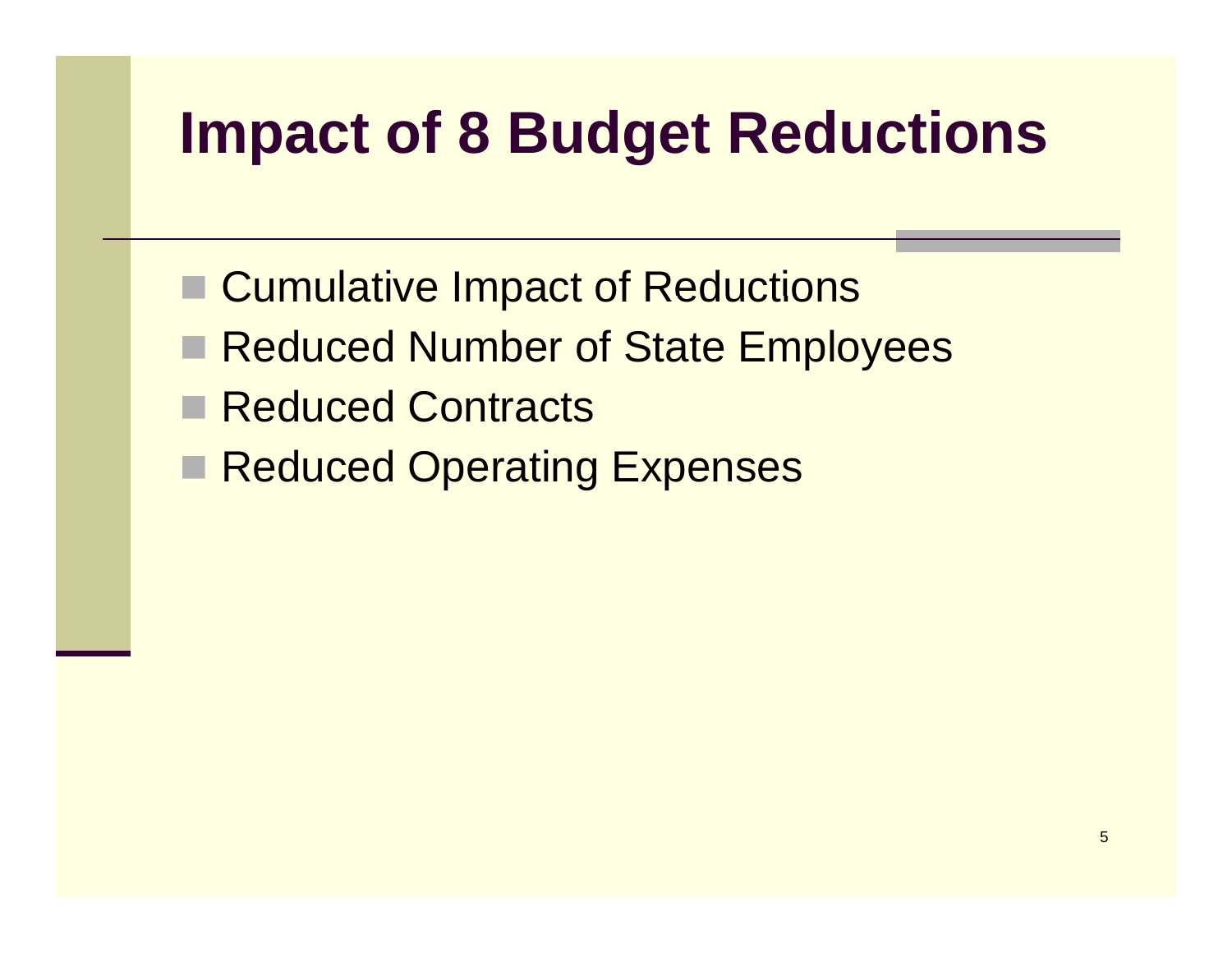### **Areas Exempted from Most Cuts**

#### **B** SEEK

- Medicaid
- **E** Corrections
- Mental Health
- Student Financial Aid
- School District Health Insurance
- Teachers' Retirement System
- Kentucky Retirement Systems
- П Public Advocacy
- **Prosecutors**
- **Parks**
- Coal Severance Programs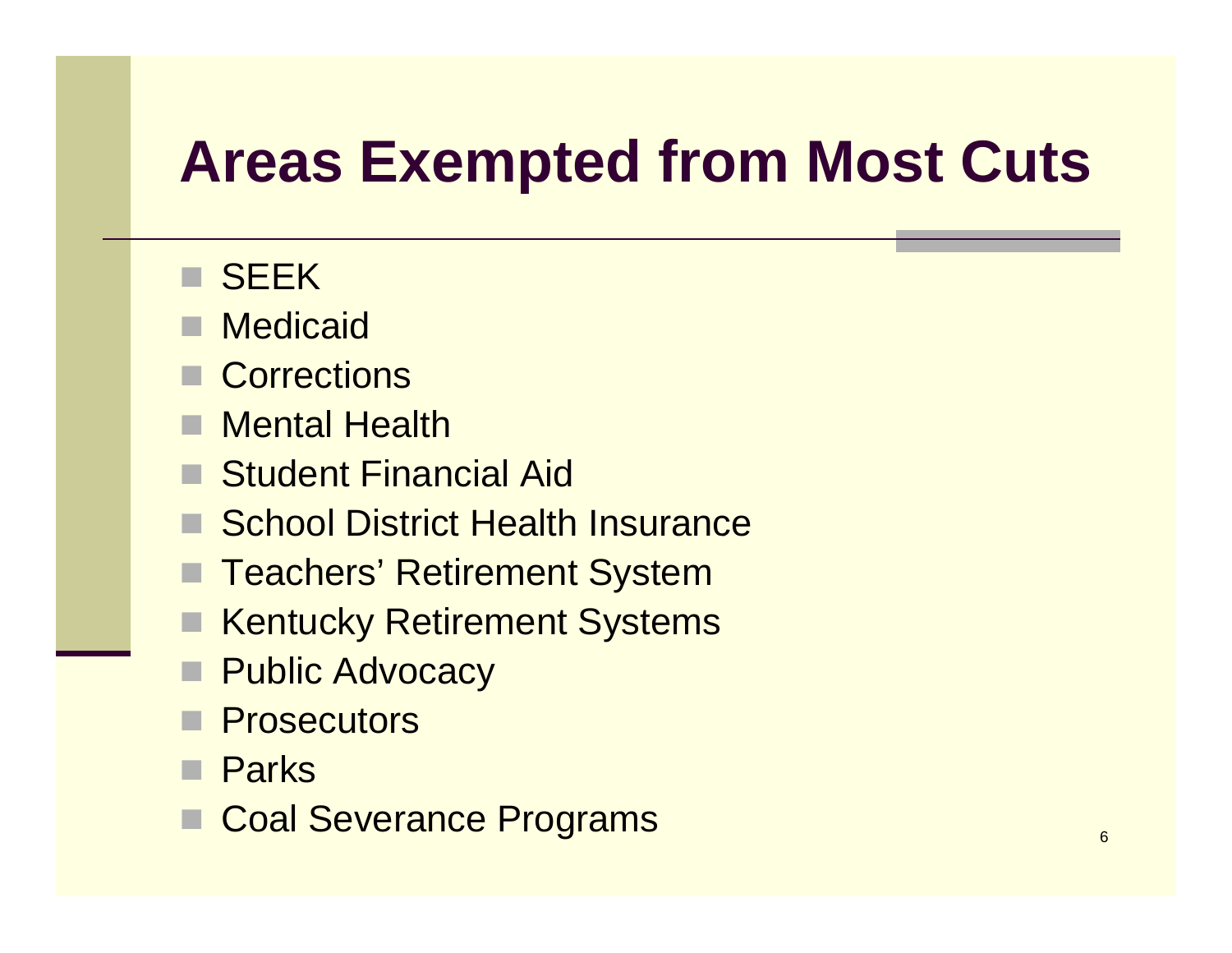#### **Most State Agencies Have Been C t 25 u 30% 4 Y 30% over Years**

|                                    |                 | (millions) |
|------------------------------------|-----------------|------------|
| <b>Finance-Controller's Office</b> | $-40%$          | \$4.3      |
| <b>Alcohol Beverage Control</b>    | $-38%$          | \$0.4      |
| Labor                              | $-34%$          | \$0.8      |
| <b>Area Development Fund-ADDs</b>  | $-31%$          | \$0.3      |
| <b>Ky Education Television</b>     | $-22%$          | \$3.2      |
| <b>Constitutional Officers</b>     | $-24$ to $-29%$ |            |
| Tourism, Arts & Heritage Agencies  | $-23%$          | \$13.5     |
| <b>Ky Historical Society</b>       | $-27%$          | \$2.2      |
| <b>Environmental Protection</b>    | $-25%$          | \$6.5      |
| <b>Economic Development</b>        | $-21%$          | \$6.1      |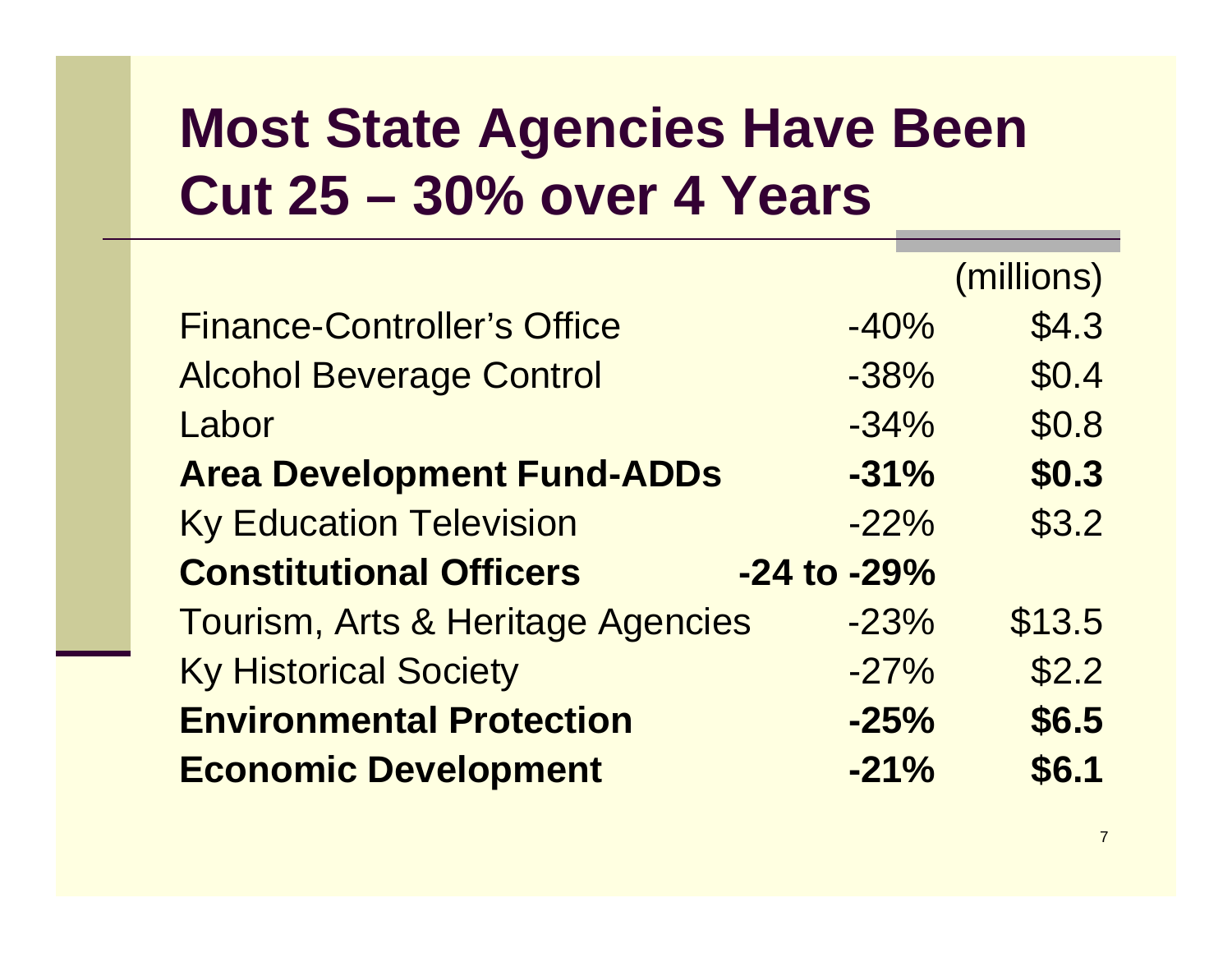#### **Most State Agencies Have Been C t 25 u 30% 4 Y 30% over Years**

|                                         |        | (millions) |
|-----------------------------------------|--------|------------|
| Housing, Buildings, & Construction      | $-26%$ | \$0.7      |
| <b>Military Affairs</b>                 | $-27%$ | \$3.1      |
| <b>Non-SEEK K-12</b>                    | $-22%$ | \$88.8     |
| <b>Public Health</b>                    | $-20%$ | \$14.4     |
| <b>Career &amp; Technical Education</b> | $-18%$ | \$5.5      |
| <b>Public Transportation</b>            | $-14%$ | \$0.7      |
| <b>Juvenile Justice</b>                 | $-11%$ | \$9.7      |
| <b>Community Based Services</b>         | $-11%$ | \$37.4     |
| <b>Universities</b>                     | $-10%$ | \$107.4    |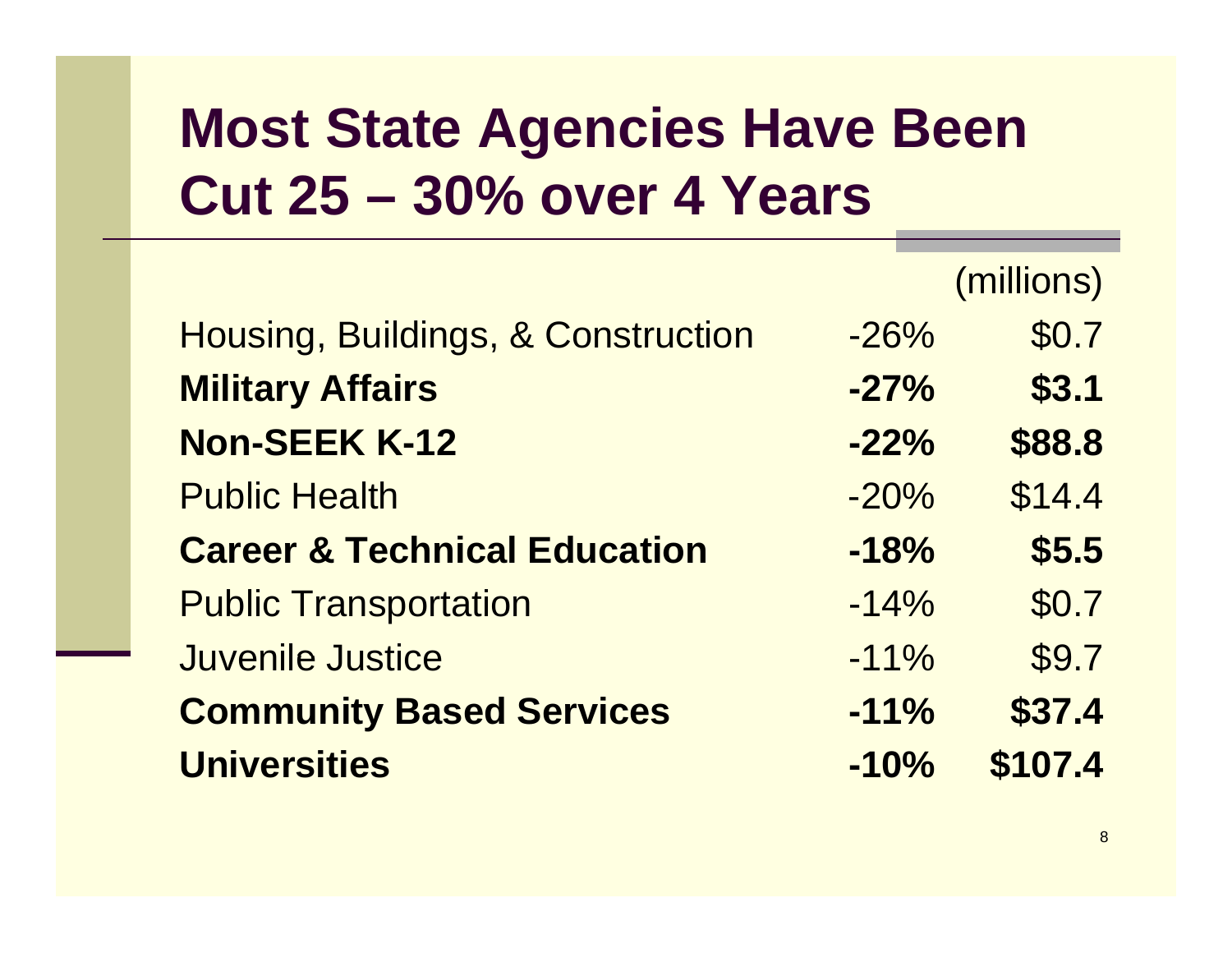### **FY 11 Budget Balancing Measures**

**\$193 illi i l R d d S di million n total e duced Spending Required**



Mandated Expenditure **Reductions**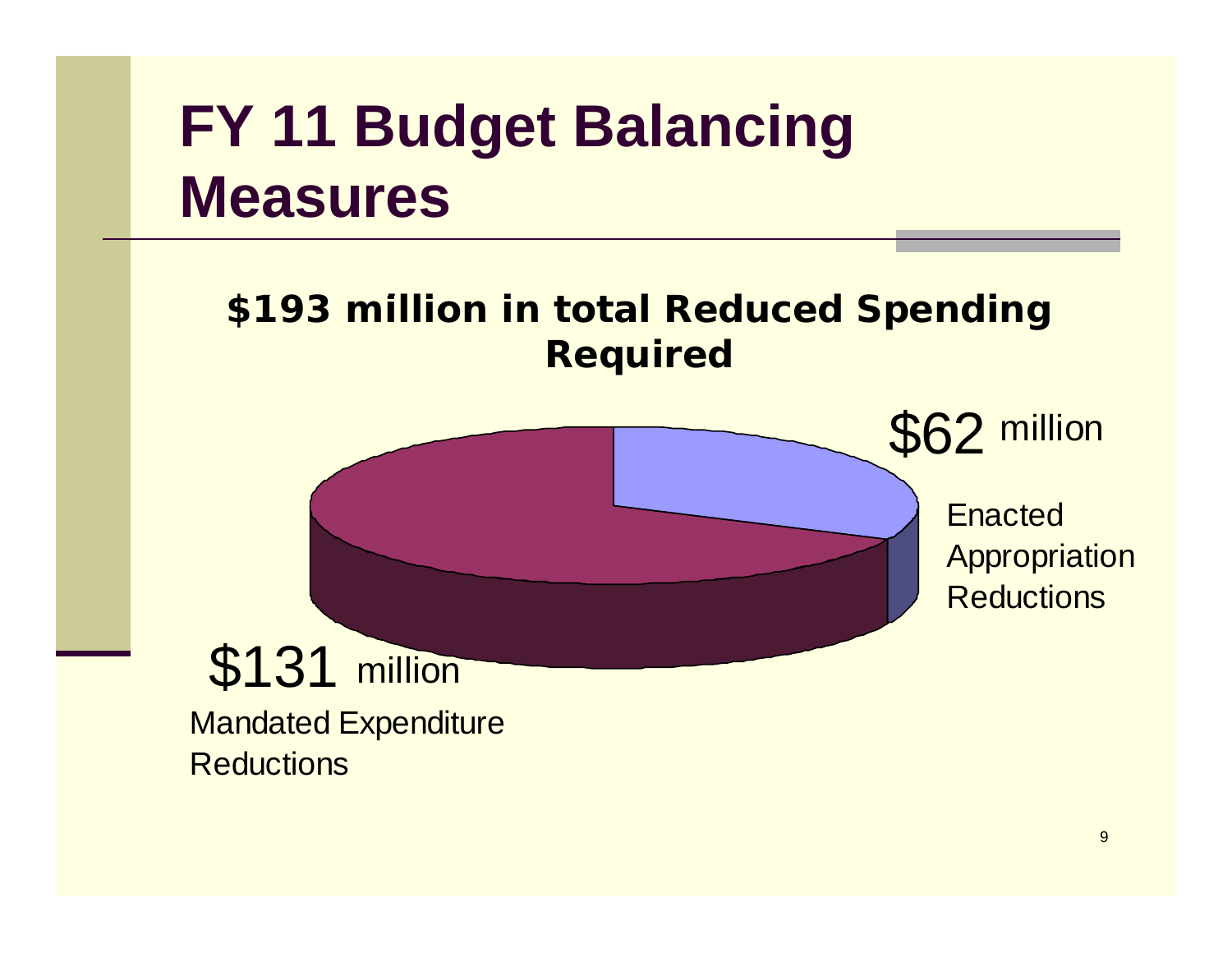#### **Executive Branch Employees 1973 - 2011**



 $\blacksquare$ The Executive Branch currently has the fewest employees it has had since the mid- seventies

State employment has declined over the past three years by about 1,465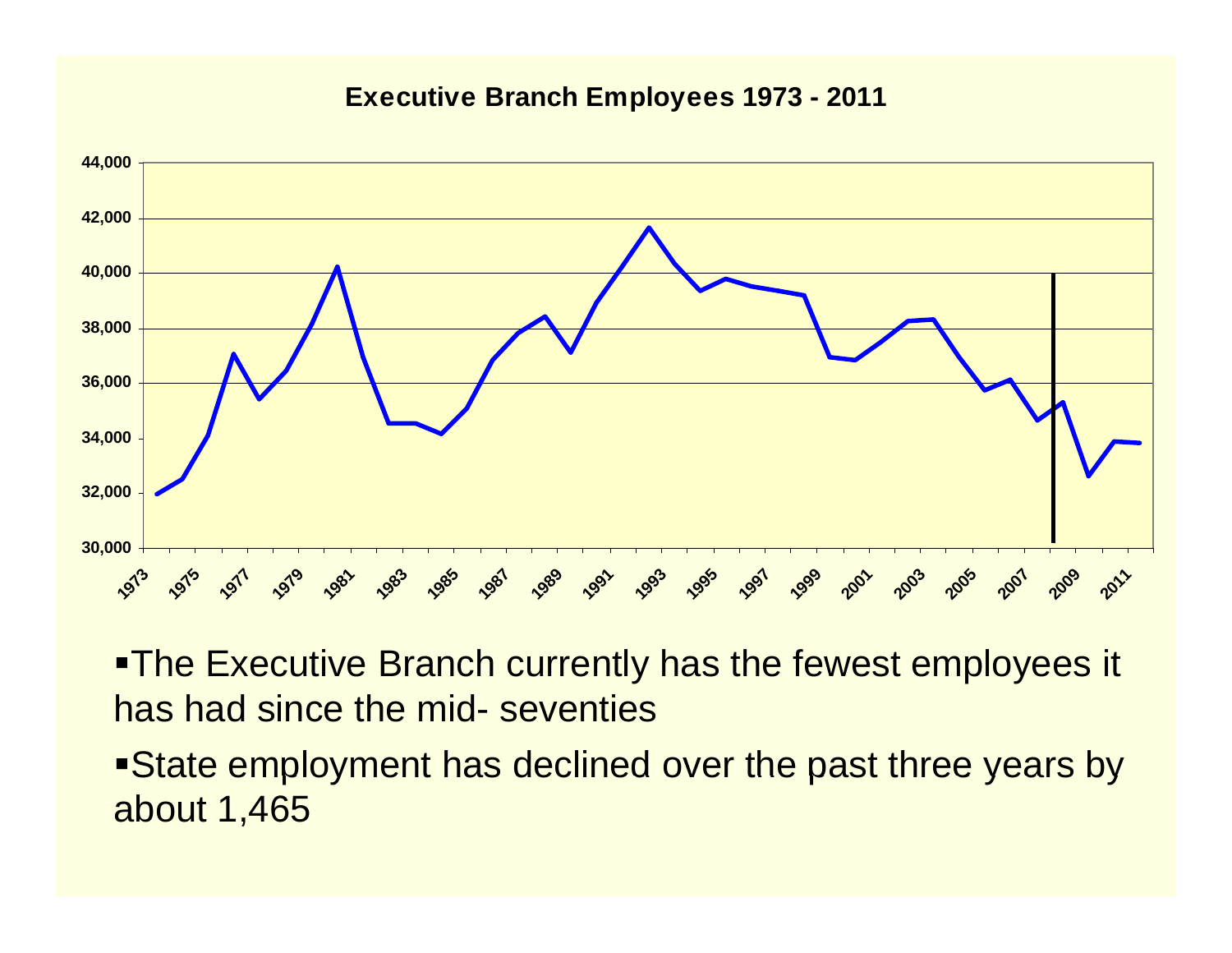#### **Total Executive Branch Employees (Jan 2006 - Feb 2011)**



**Month**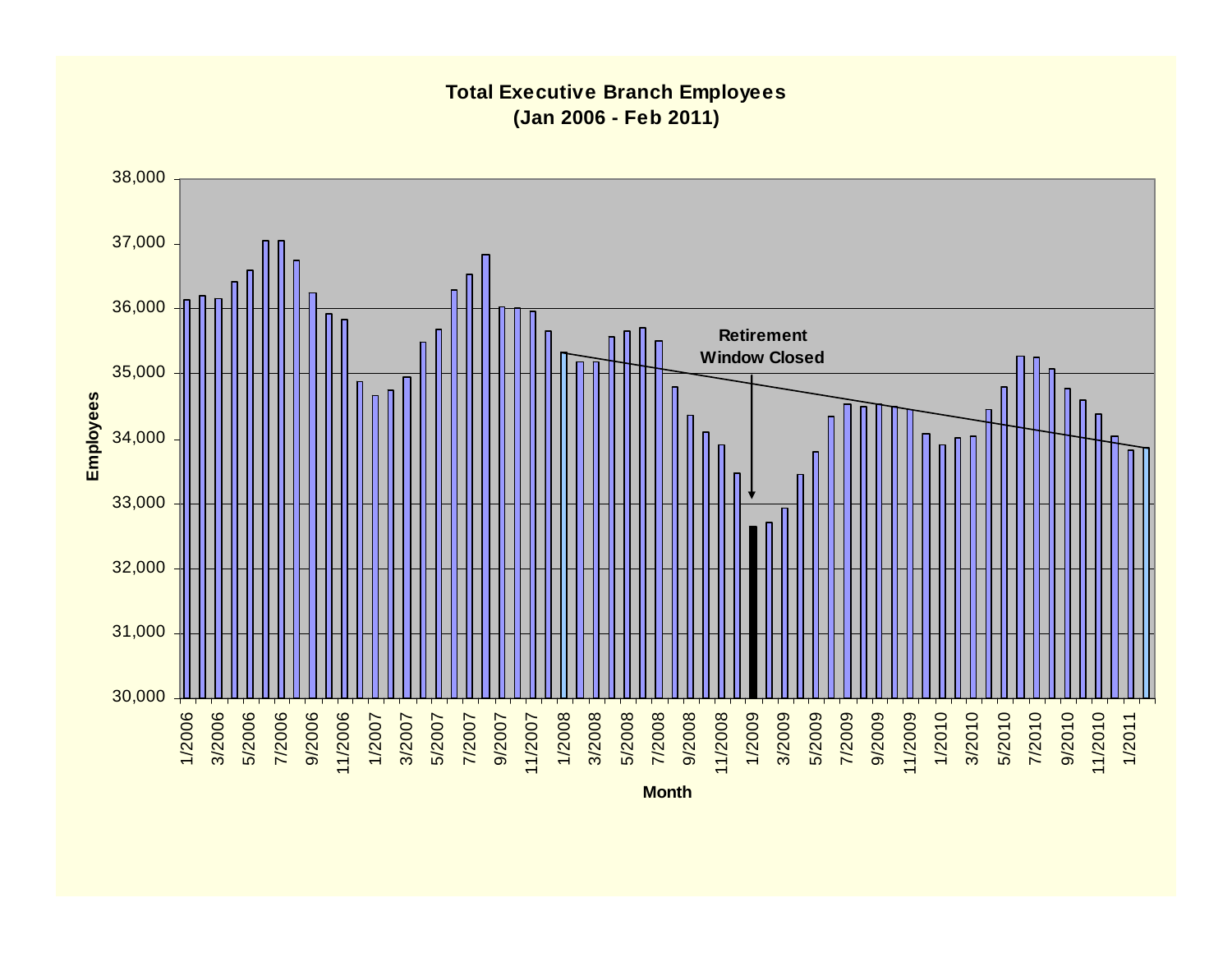### **Every Cabinet Has Fewer Workers**

The Executive Branch has 1,465 less state employees than 3 years ago

| <b>Cabinet / Agency</b>             |        | <b>Cabinet / Agency</b>         |        |
|-------------------------------------|--------|---------------------------------|--------|
| <b>Constitutional Officers</b>      | $-62$  | Labor                           | $-53$  |
| <b>Dept. of Education</b>           | $-89$  | <b>Libraries &amp; Archives</b> | $-23$  |
| <b>Economic Development</b>         | $-34$  | <b>Military Affairs</b>         | $-54$  |
| <b>Energy &amp; Environment</b>     | $-46$  | <b>Personnel</b>                | $-10$  |
| <b>Finance</b>                      | $-42$  | <b>Public Protection</b>        | $-56$  |
| <b>Health &amp; Family Services</b> | $-183$ | <b>Tourism</b>                  | $-266$ |
| <b>Justice &amp; Public Safety</b>  | $-242$ | Transportation                  | $-97$  |
| <b>KET</b>                          | $-40$  | <b>Veterans' Affairs</b>        | $-11$  |
|                                     |        | <b>Other</b>                    | $-157$ |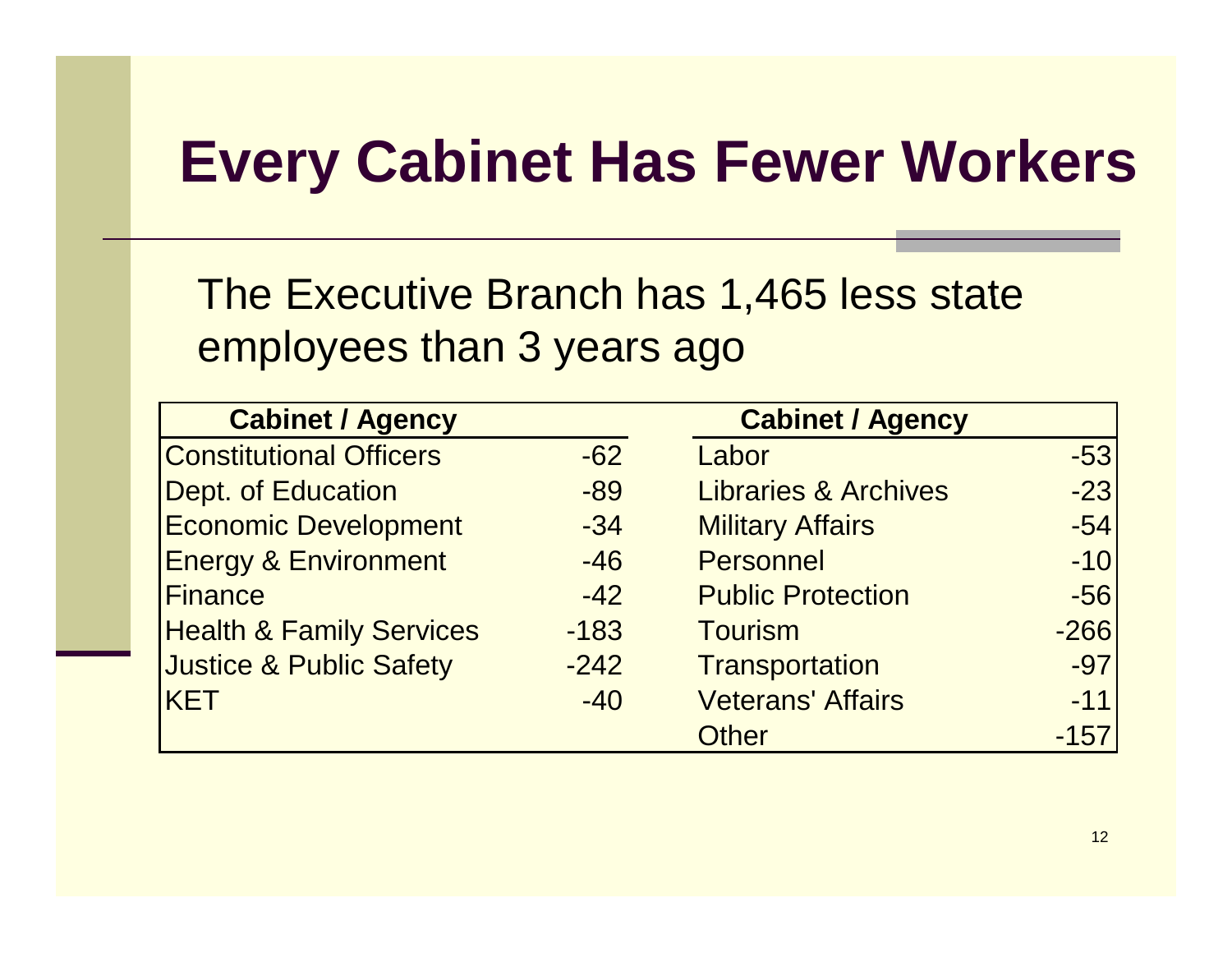### **Contract Reductions total 24% of Agency Budget Cuts for FY 11**

#### **Agency Specific Budget Cutting Actions total \$92 million for FY 11**

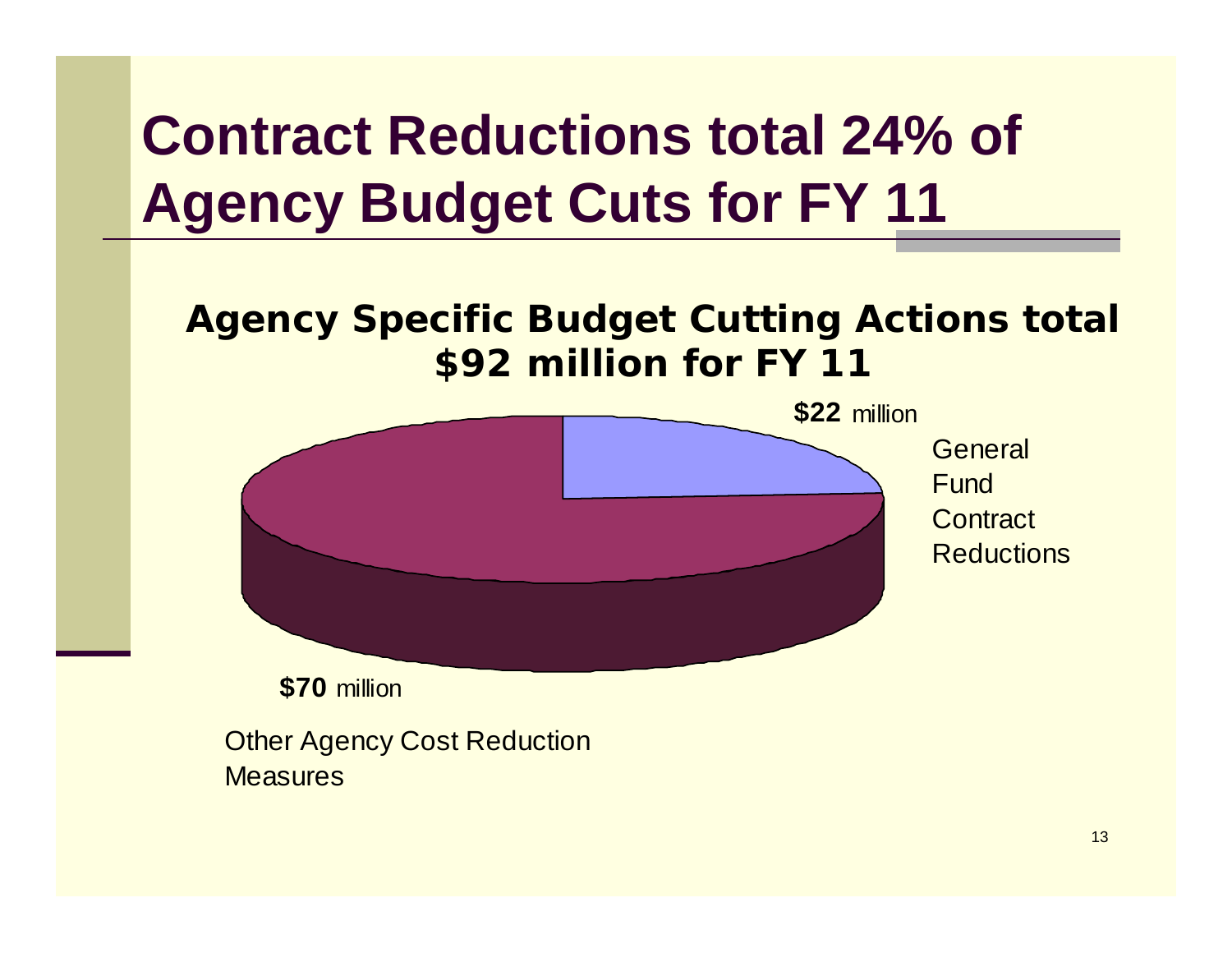### **General Fund Contract Spending Has D d \$75 Milli Si FY 09 Decrease Million Since**



14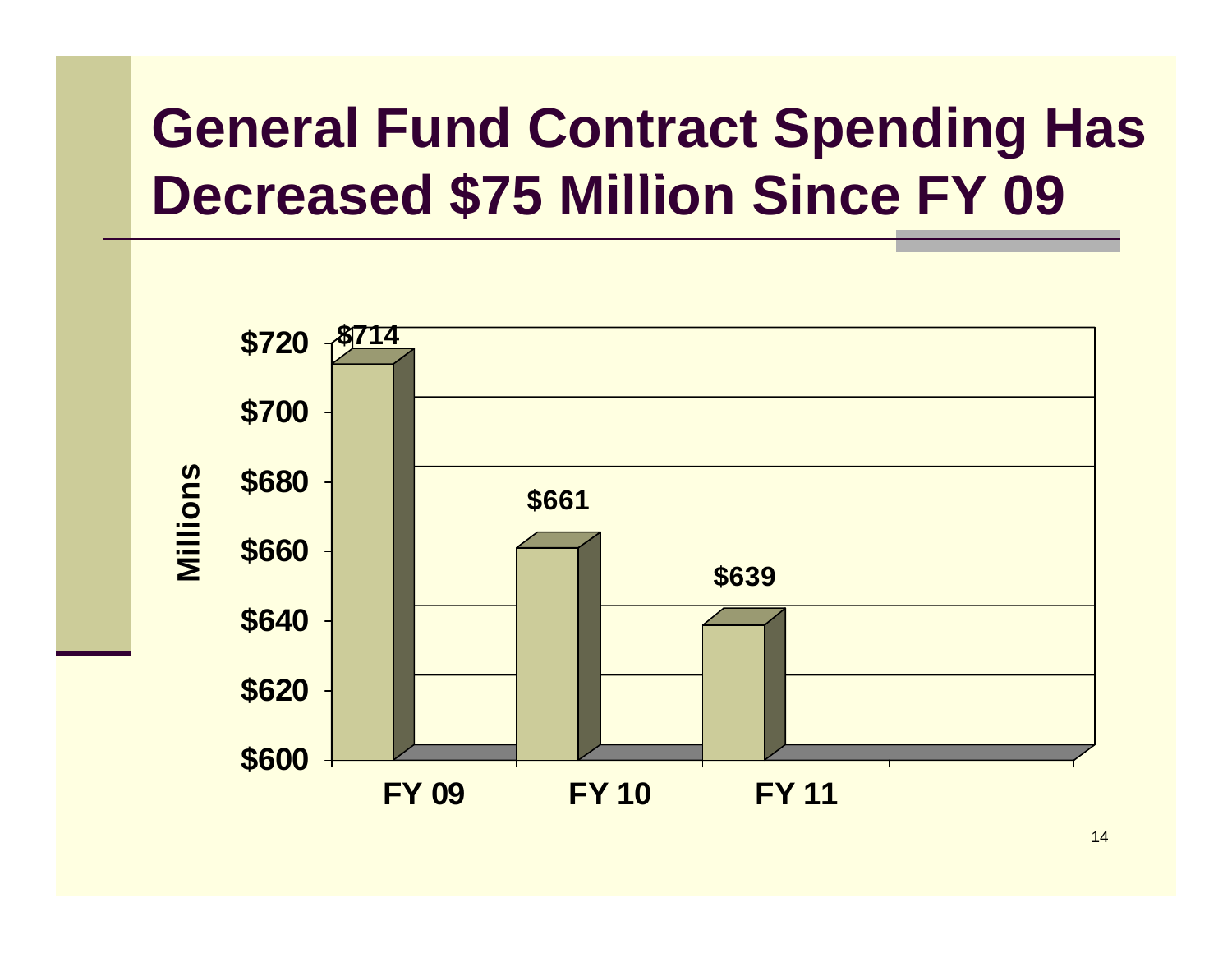### **Top 10 General Fund Contract Spenders (FY 2010)**

|                                         | (millions) |
|-----------------------------------------|------------|
| <b>Behavioral Health</b>                | \$142      |
| <b>Corrections</b>                      | 107        |
| Dept. of Education                      | 85         |
| <b>FRYSC's</b>                          | 54         |
| <b>Community Based Services</b>         | 51         |
| <b>Public Health</b>                    | 46         |
| <b>Aging &amp; Independent Living</b>   | 38         |
| <b>Council on Postsecondary Ed</b>      | 38         |
| <b>Medicaid Administration</b>          | 21         |
| <b>Economic Development</b>             | 9          |
| (90% of General Fund contract spending) |            |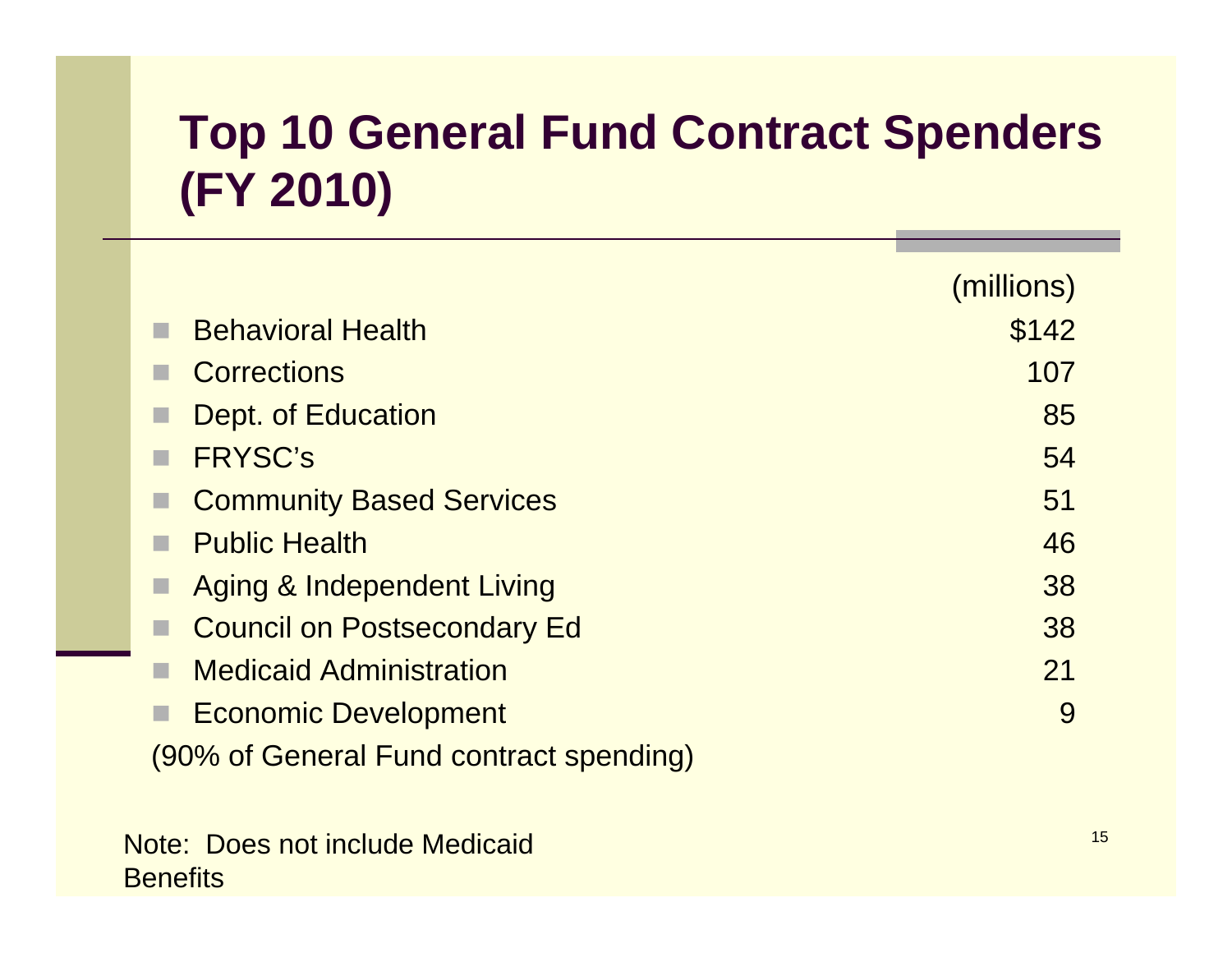### Largest Contracts in FY 2010

| <b>Contract Vendor</b>                               | <b>Description</b>                                                                 | <b>Agency</b>                                                          | <b>FY 2010</b><br><b>Spending</b> |  |
|------------------------------------------------------|------------------------------------------------------------------------------------|------------------------------------------------------------------------|-----------------------------------|--|
| UNIVERSITY HEALTH CARE INC                           | <b>Passport Health Plan</b>                                                        | <b>Medicaid</b>                                                        | 854.6<br>\$                       |  |
| <b>HUMANA HEALTH INSURANCE</b>                       | <b>Public Employee Health Insurance</b>                                            | Personnel                                                              | \$<br>66.9                        |  |
| UNIVERSITY OF KENTUCKY<br><b>RESEARCH FOUNDATION</b> | CorrectCare - Integrated Health (CCIH),<br>medical and dental services for inmates | <b>Corrections</b>                                                     | 50.4<br>\$                        |  |
| HP ENTERPRISE SERVICES, LLC                          | <b>Medicaid Management Information System</b>                                      | Medicaid                                                               | \$<br>48.4                        |  |
| <b>BLUEGRASS REGIONAL MH MR</b>                      | Operation and management of Eastern State<br><b>Hospital</b>                       | Behavioral Health, Developmental &<br><b>Intellectual Disabilities</b> | $\mathfrak{L}$<br>30.4            |  |
| <b>FLEET ONE</b>                                     | FLEET ONE FLEET FUEL FOR FLEET MGMT                                                | <b>ALL STATE</b>                                                       | $\mathfrak{S}$<br>23.6            |  |
| <b>CANNON COCHRAN MGMT SERV</b>                      | <b>Workers' Comp Third Party Administrator</b>                                     | Personnel                                                              | \$<br>19.7                        |  |
| <b>BLUEGRASS REGIONAL MH MR</b>                      | <b>Operation and Management Oakwood ICF</b>                                        | Behavioral Health, Developmental &<br><b>Intellectual Disabilities</b> | $\mathfrak{S}$<br>18.5            |  |
| <b>BELLSOUTH</b><br>TELECOMMUNICATIONS, INC.         | <b>KY Information Highway 2</b>                                                    | <b>ALL STATE</b>                                                       | $\mathfrak{S}$<br>14.1            |  |
| <b>MEASURED PROGRESS</b>                             | <b>CATS Core Contract</b>                                                          | Dept. of Education                                                     | \$<br>11.5                        |  |
| <b>CORRECTIONS CORPORATION</b><br><b>OF AMERICA</b>  | Marion County 590 Bed Minimum and 236 Bed<br><b>Medium Bed Security Prison</b>     | Corrections                                                            | 11.2<br>\$                        |  |
| <b>EXPRESS SCRIPTS INC</b>                           | <b>Public Employee Health Insurance</b>                                            | Personnel                                                              | \$<br>10.1                        |  |
| <b>RES CARE INC</b>                                  | <b>Outwood Management and Operation</b>                                            | Behavioral Health, Developmental &<br><b>Intellectual Disabilities</b> | \$<br>8.9                         |  |
| <b>ARAMARK CORRECTIONAL</b><br><b>SERVICES, LLC</b>  | <b>Corrections Food service</b>                                                    | Corrections                                                            | \$<br>8.7                         |  |

Note: Total funds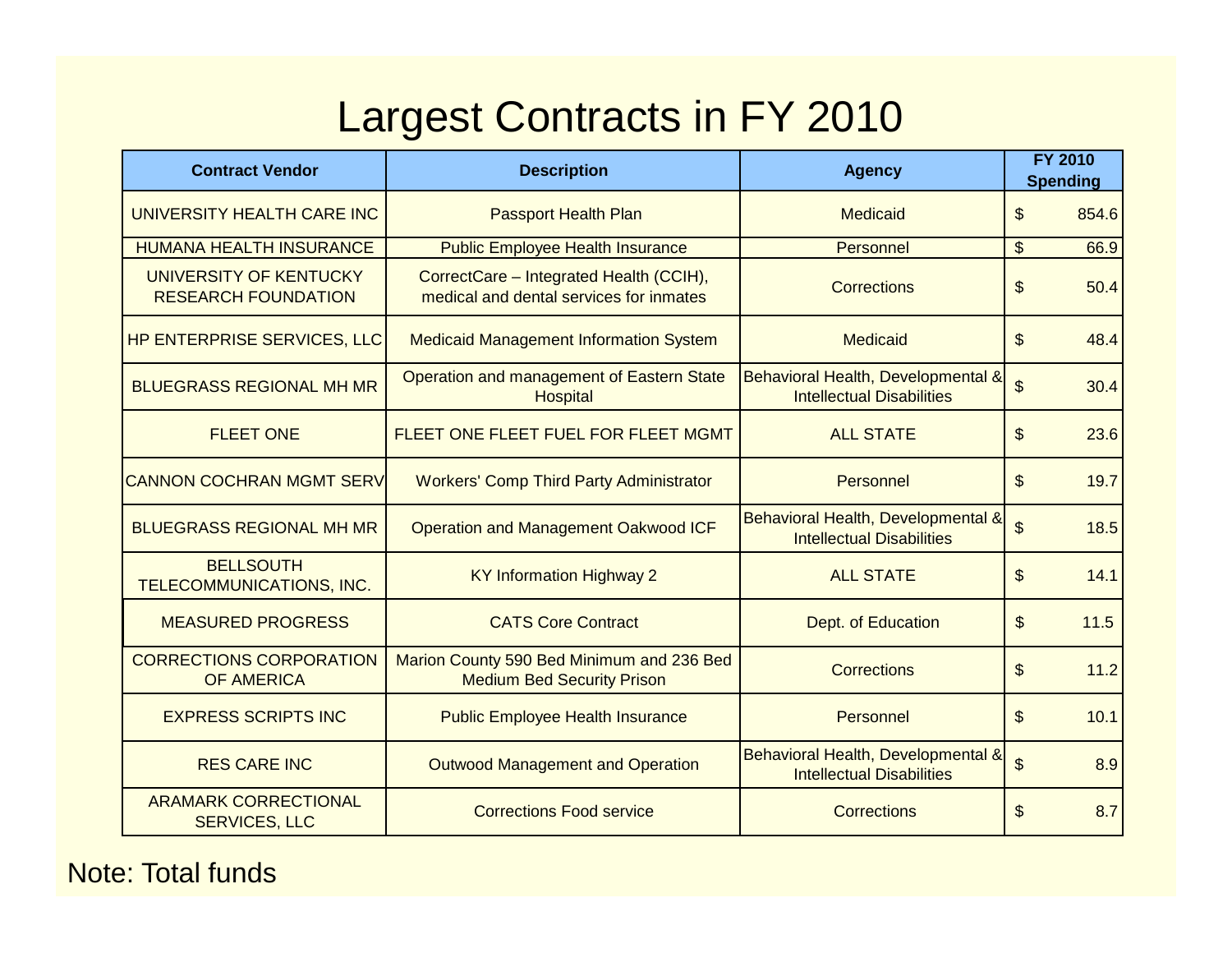#### ▉ **Education**

- **Michigan** has cut per-pupil funding by \$165.
- **Maryland** cut per-pupil funding by \$150.
- **Georgia** cut \$112 million from their equalization.
- Arizona eliminated preschool for 4,328 children.
- Hawaii shortened the 2009-10 school year by 17 days and furloughed teachers for those days.

#### ▉ **Postsecondary Education**

- **Florida's** 11 public universities raised tuition by 15 percent for the 2010-11 academic year. This tuition hike, combined with a similar increase in 2009-10, results in a total two-year increase of 32 percent.
- In **Minnesota,** as a result of higher education funding cuts, approximately 9,400 students lost their state financial aid grants entirely, and the remaining state financial aid recipients will see their grants cut by 19 percent.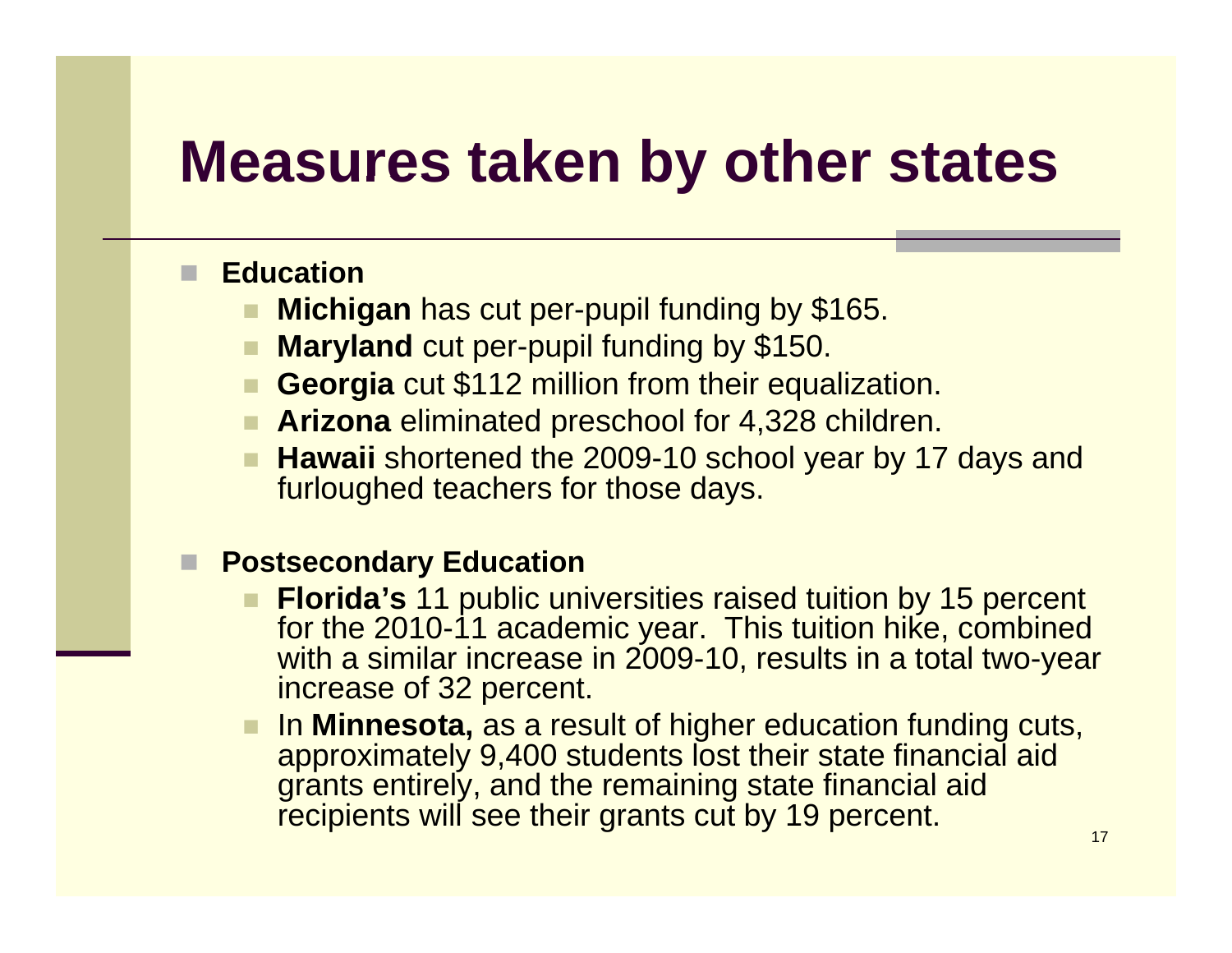#### *<u><b>Justice</u>*</u>

П

- The **South Carolina** Department of Juvenile Justice has lost almost one-fourth of its state funding, resulting in over 260 layoffs and the closing of five group homes, two dormitories, and 25 afte r-school programs.
- Academy/Cadet Classes were cut in **Washington**, **New Jersey**, **New York**, **Illinois**.
- **Indiana** State Police permanently laid off half their commercial vehicle inspectors.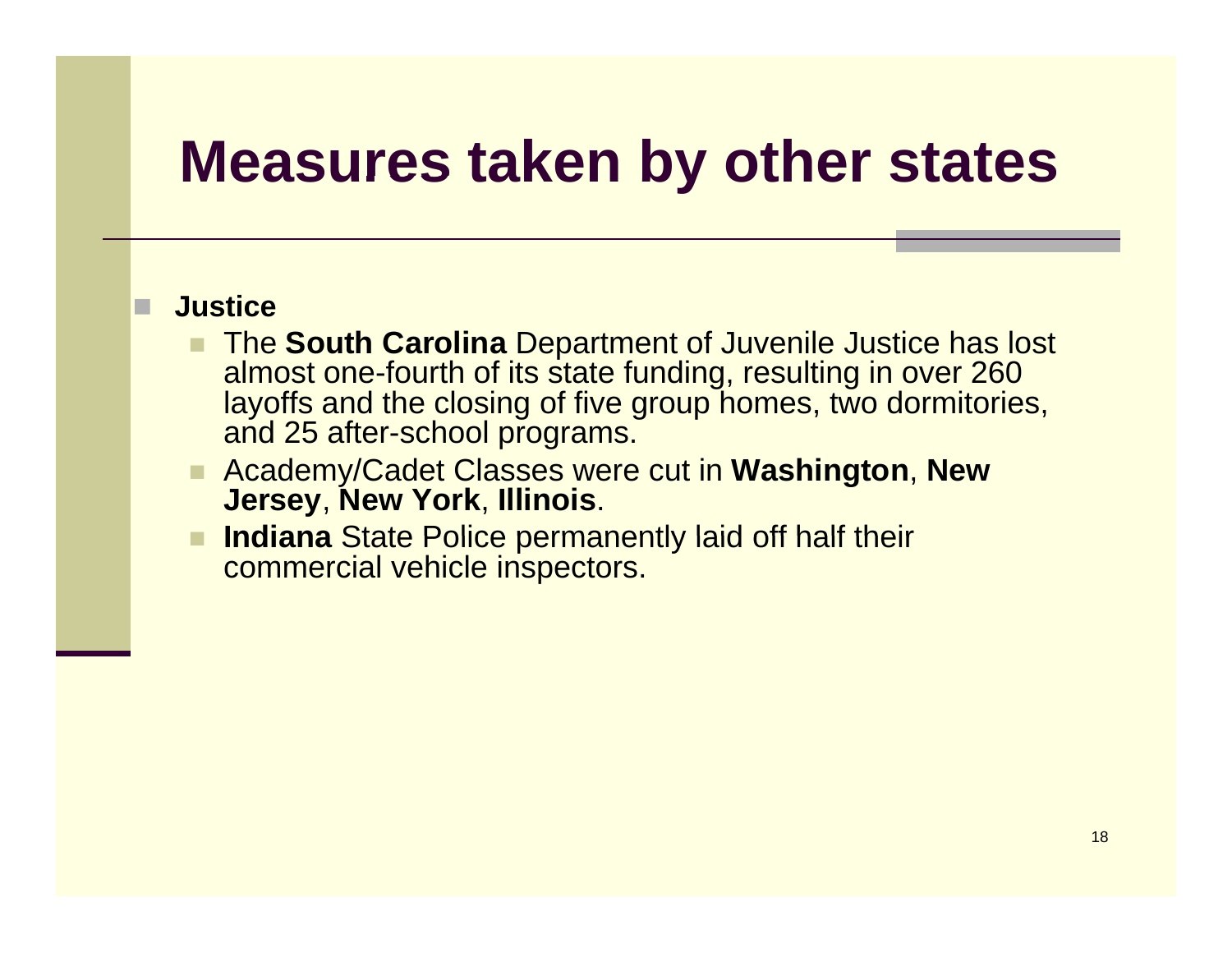#### П **Hea t <sup>a</sup> d <sup>a</sup> y Se ces lth n d F amil Services**

- **Arizona** cut mental health services more than \$57 million between 2009 and 2010, reducing or cutting services for about 14,000 people.
- California has 373 fewer social workers.
- Child care subsidies have been cut in **Maine**, **Maryland**, **Massachusetts**, and **Texas**.
- Foster care reimbursement rates have been cut in **Utah**, **Maryland**, and **Maine**.
- Home care programs that allow elderly residents to receive community long-term care have been cut in **Alabama** and **Massachusetts**.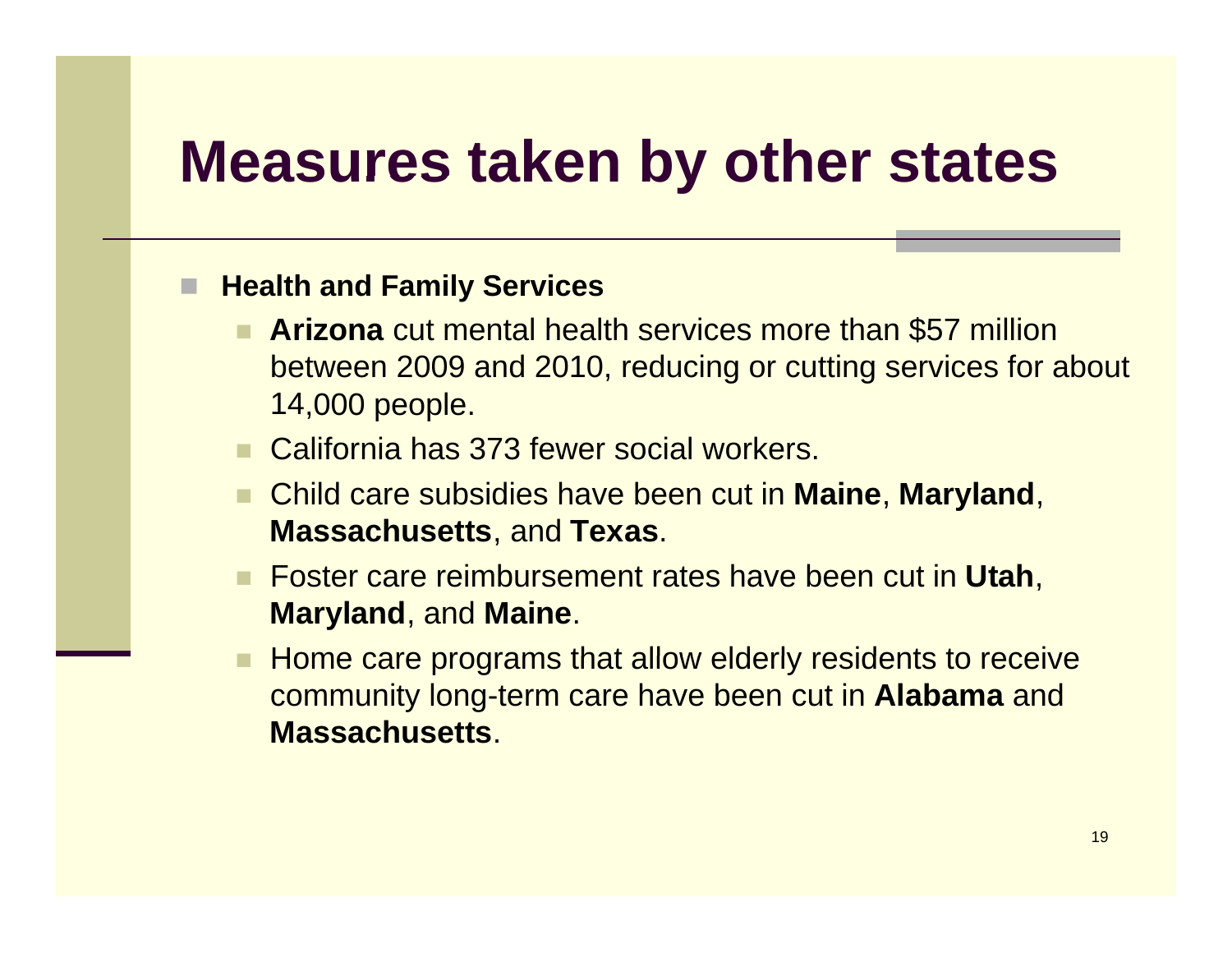#### П **State Employee Compensation**

- State employee proposed pay reductions: **California** 14%, **Nevada** 5%, New York 4%, **New Mexico** 2%, **Arizona** has enacted <sup>a</sup> 2.75% pay cut.
- **Mississippi** has proposed state employees pay 9% instead of 7.25% towards their pension contributions, **West Virginia** has raised retirement contributions by 1.5% up to 12.5%.
- 24 states are using furloughs, ranging from 4 to 36 days.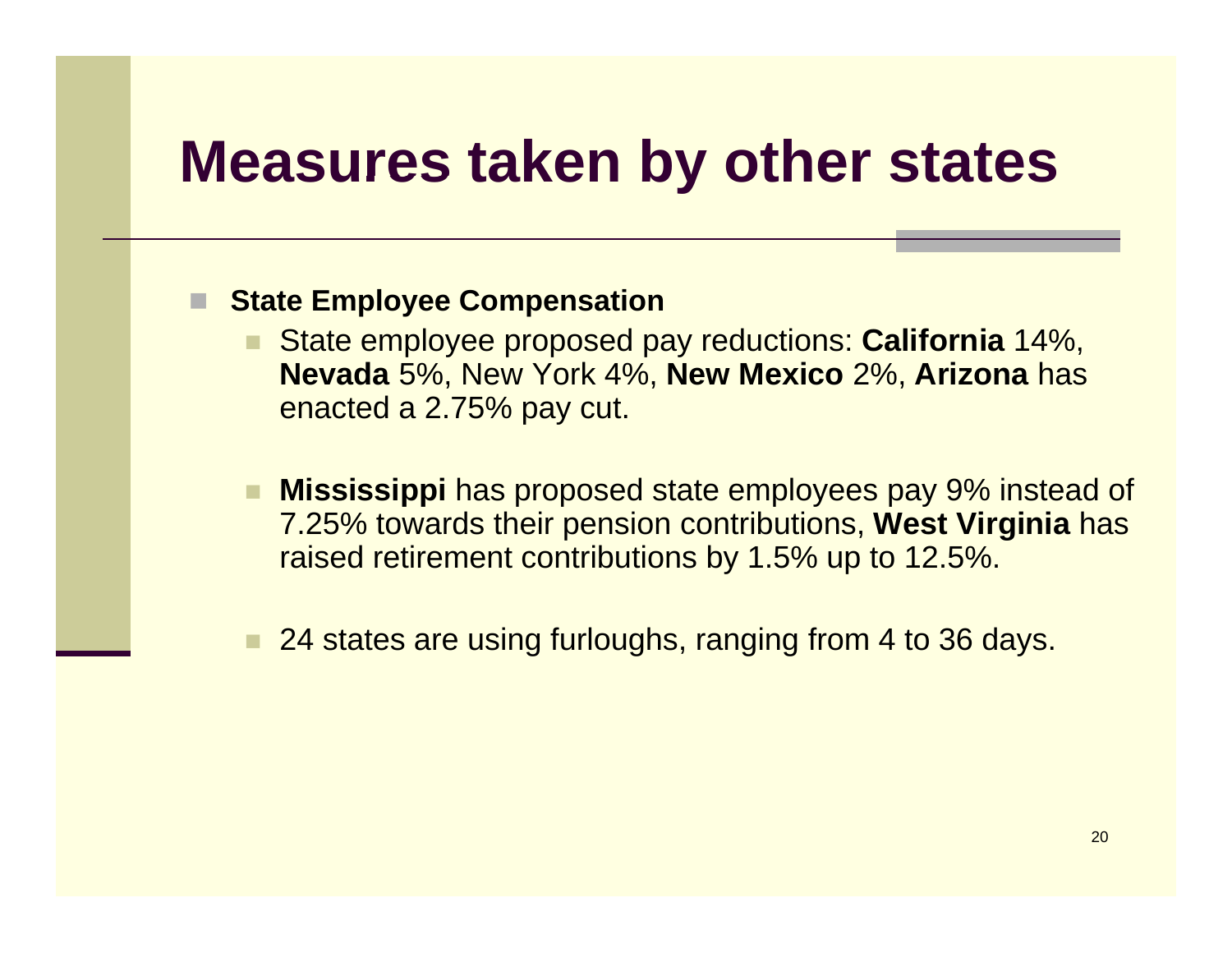#### **T i our sm**

П

П

States that have closed or are closing State Parks: **Oklahoma**, **Washington**, **Arizona**, **Georgia** and **Illinois**.

#### **Arizona sells Capitol, Legislative Chambers, Supreme Court Building, Prisons**

Arizona has sold over 20 state buildings over the last year to generate up front cash to plug budget holes. The state will incur interest costs to buy the buildings back from investors over a period of anywhere from 20 to 30 years.

 **California issues IOUs to businesses, taxpayers, and county governments**

California began issuing IOUs in July 2009, mostly for personal income tax refunds. In the end, the state issued more than 450,000 income tax refunds. In the end, the state issued more than 450,000<br>IOUs totaling \$2.6 billion between July 2 and September 4.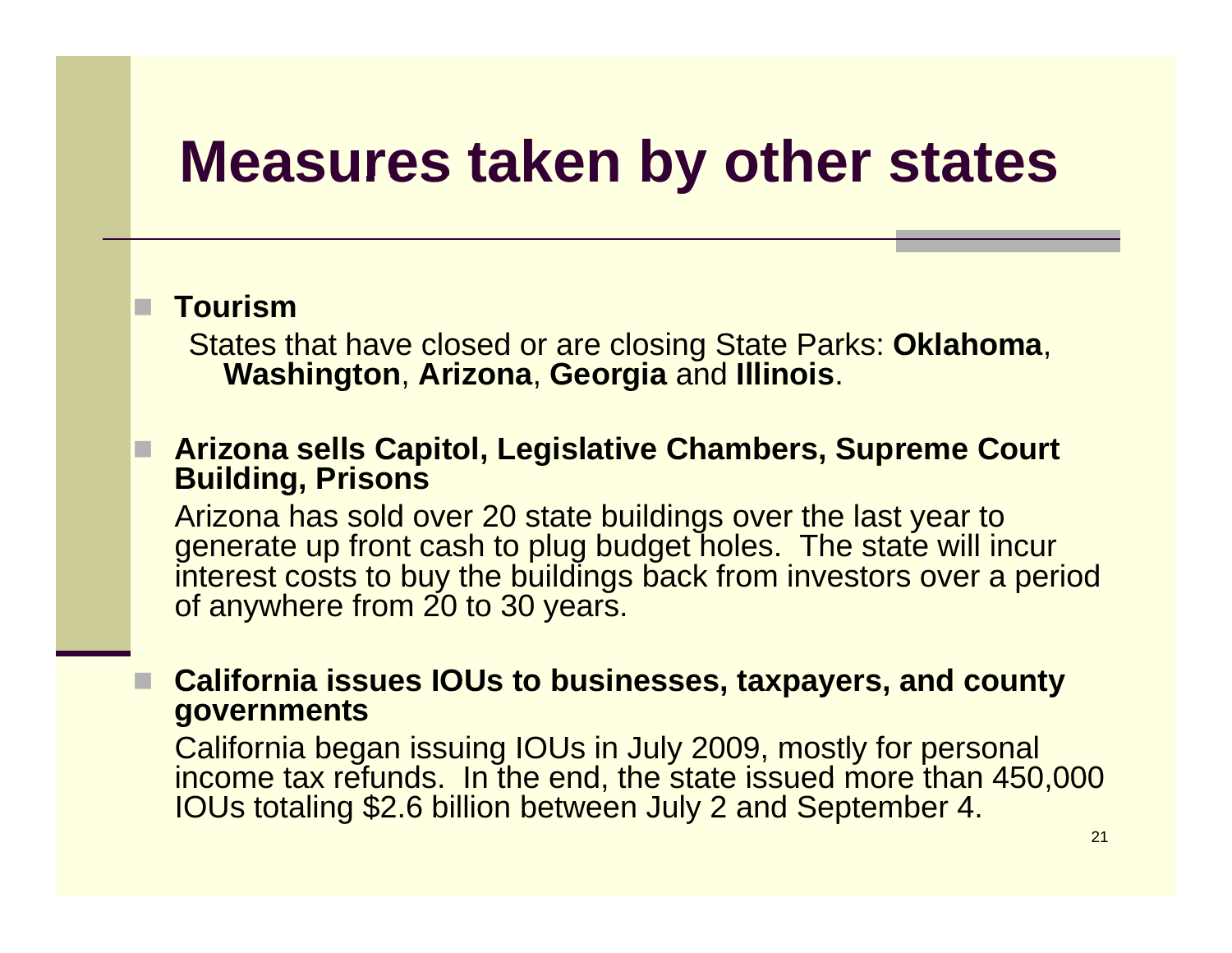### **Appropriation Reductions During Beshear Administration**

|                                       |                                              | (millions)       |
|---------------------------------------|----------------------------------------------|------------------|
| 1.                                    | <b>FY 08 Budget reductions</b>               | \$76             |
| 2.                                    | <b>FY 09 Enacted reduced appropriations</b>  | \$176            |
| 3.                                    | FY 09 Expenditure reductions mandated        | \$180            |
|                                       | by Budget Bill                               |                  |
| 4.                                    | <b>FY 09 Budget reductions</b>               | \$147            |
| 5.                                    | <b>FY 10 Round 1 budget reductions</b>       | \$273            |
| 6.                                    | <b>FY 10 Round 2 budget reductions</b>       | \$49             |
| 7.                                    | <b>FY 11 Enacted reduced appropriations</b>  | \$61             |
| 8.                                    | <b>FY 11 Expenditure reductions mandated</b> | \$131            |
|                                       | by Budget Bill                               |                  |
|                                       | <b>FY 12 Enacted reduced appropriations</b>  | $\frac{1}{2}$ 81 |
| FY 12 Expenditure reductions mandated |                                              | \$169            |
|                                       | by Budget Bill                               |                  |
| Total                                 |                                              | \$1.3 billion    |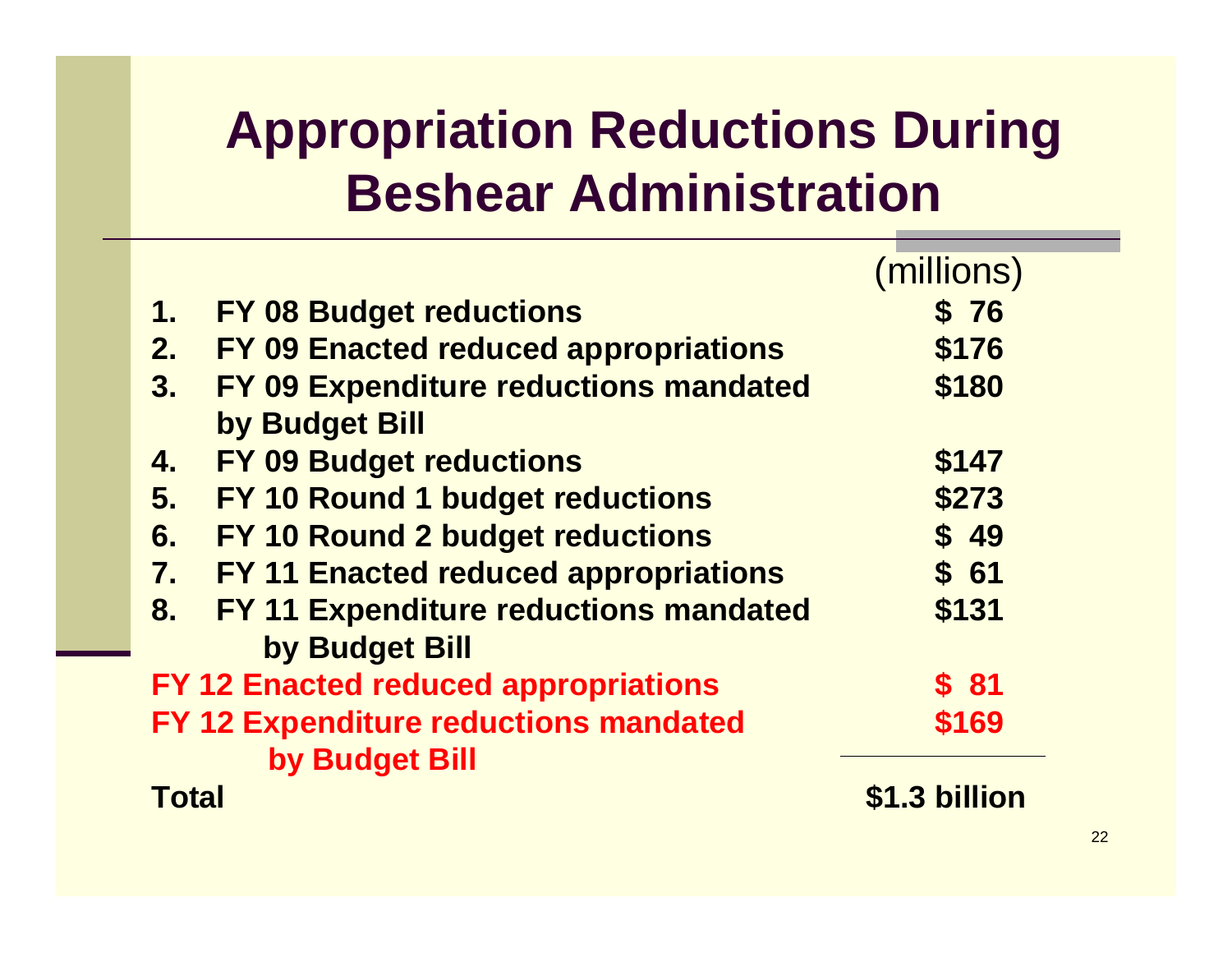#### **D t t f Ed ti Depar tmen t o Education**

- State funding for Textbook replacement has been eliminated.
- Funds to support technology in K-12 schools have been reduced by 9.7% since FY 2009.
- **Extended school services funds have been cut 60% since FY** 2008. Fewer at-risk students receive additional instructional time
- Staff development funds have also been cut 60% since FY 2008.

#### **Education and Workforce Development Cabinet**

- KET terminated 21 employees: decreased technical support to local school districts and hampered KET's local production capacity.
- **Career and Technical Education has 24 teaching positions that** have not been filled since FY 2008, impacting 720 to 2,400 students per day. The equipment and instructional tools budget has been reduced by 75% 75%.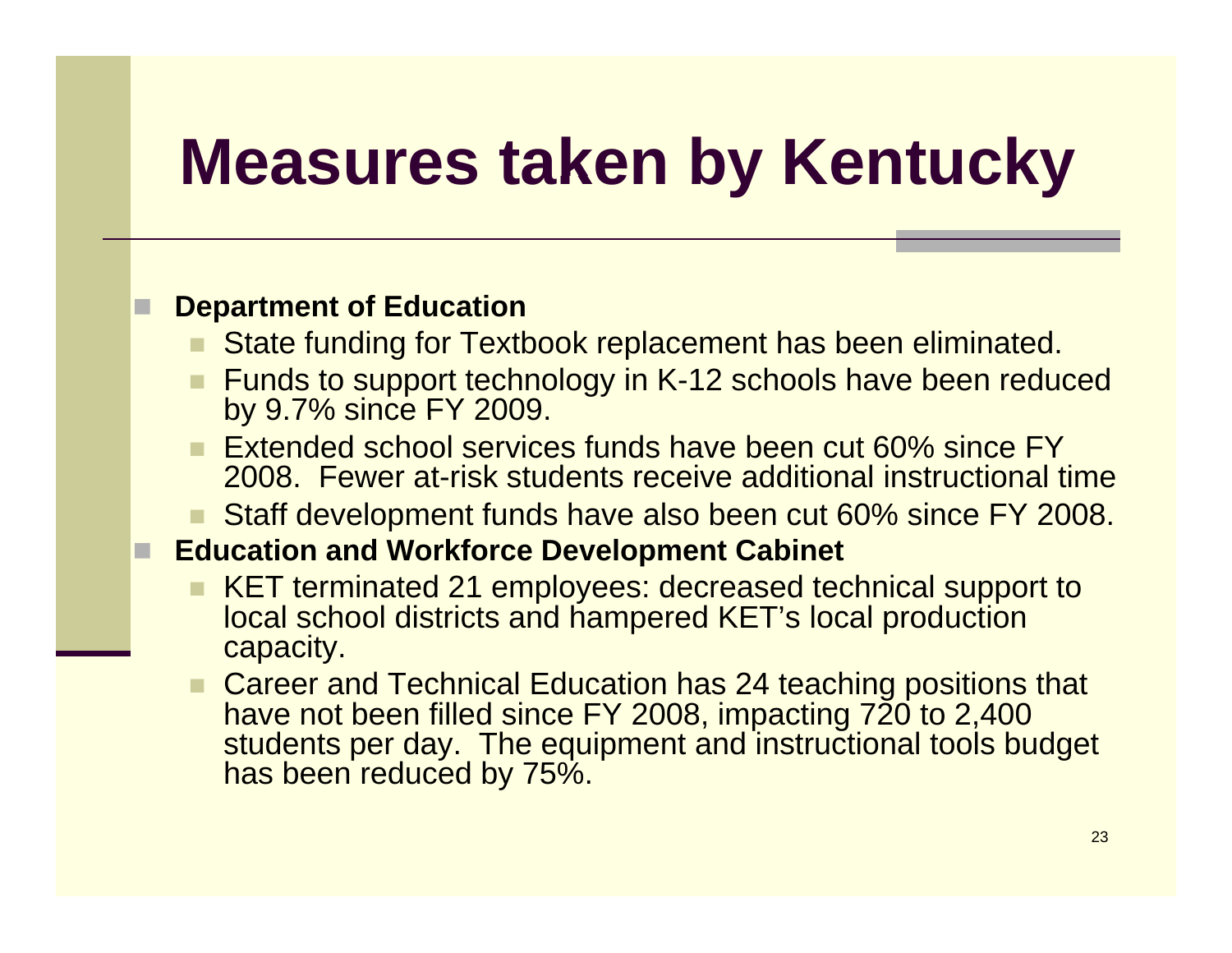#### $\Box$ **Postsecondary Education**

٠ Average Tuition Increases directly related to level of state appropriations

|                       | <b>FY 08</b> | <b>FY 09</b> | <b>FY 10</b> | <b>FY 11</b> |
|-----------------------|--------------|--------------|--------------|--------------|
| UK/UL                 | $9.4\%$      | $9.5\%$      | $5.0\%$      | $6.0\%$      |
| <b>Comprehensives</b> | 8.8%         | $7.6\%$      | $4.3\%$      | $5.4\%$      |
| <b>KCTCS</b>          | $5.5\%$      | $5.2\%$      | $3.3\%$      | $4.0\%$      |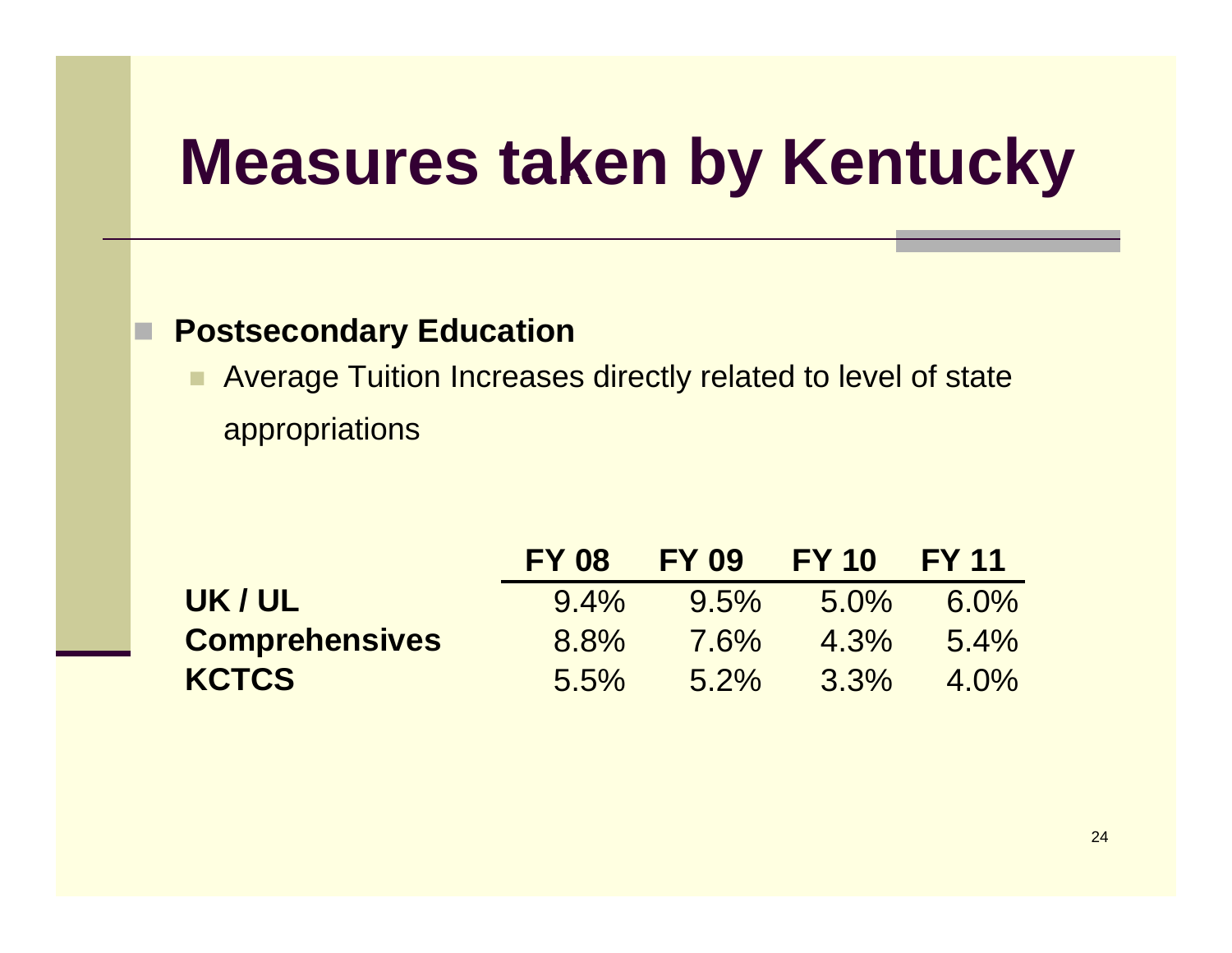#### **Economic Development Cabinet**

 Kentucky's economic development offices in Brussels and Santiago have been closed, reducing the Commonwealth's outreach to potential investors and global trading partners.

#### **Energy and Environment Cabinet**

- Department for Environmental Protection has seen an increase in backlogs for water permits.
- $\blacksquare$  Lack of enforcement/inspection staff has resulted in delayed or no enforcement actions regarding wastewater discharge of the Clean Water Act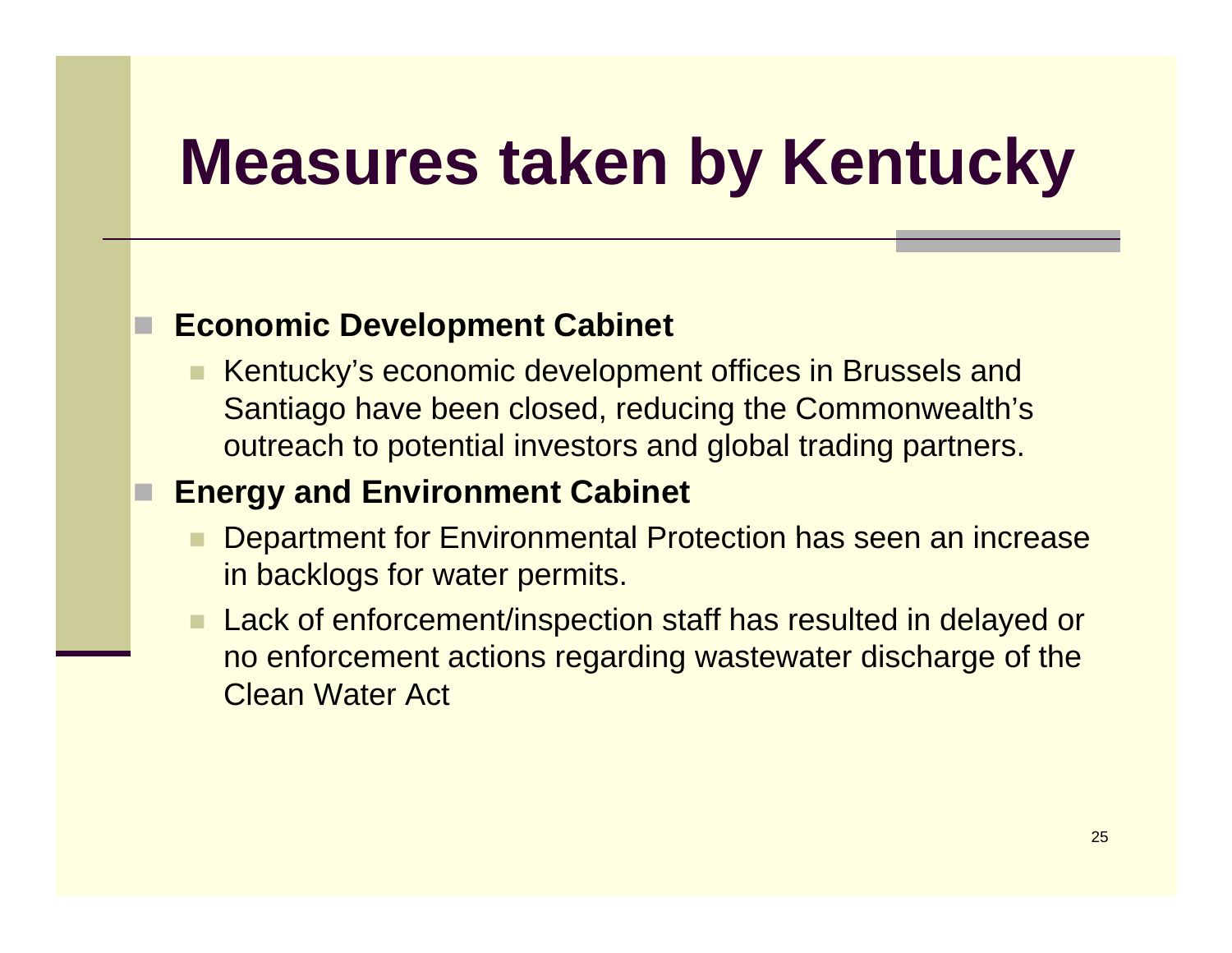#### **■ Cabinet for Health and Family Services**

- The elimination of Diversion services in Community Based Services resulted in about 100 additional children entering the foster care system instead of receiving intensive services and remaining in the family home.
- Aging programs had a loss of services for 140 clients, such as Meals on Wheels which served 279,532 fewer meals from FY 2008 to FY 2010.
- $\blacksquare$  Reduced funding for Local Health Departments has resulted in fewer women receiving prenatal care, fewer children receiving immunizations, and fewer Kentuckians with diabetes receiving comprehensive care.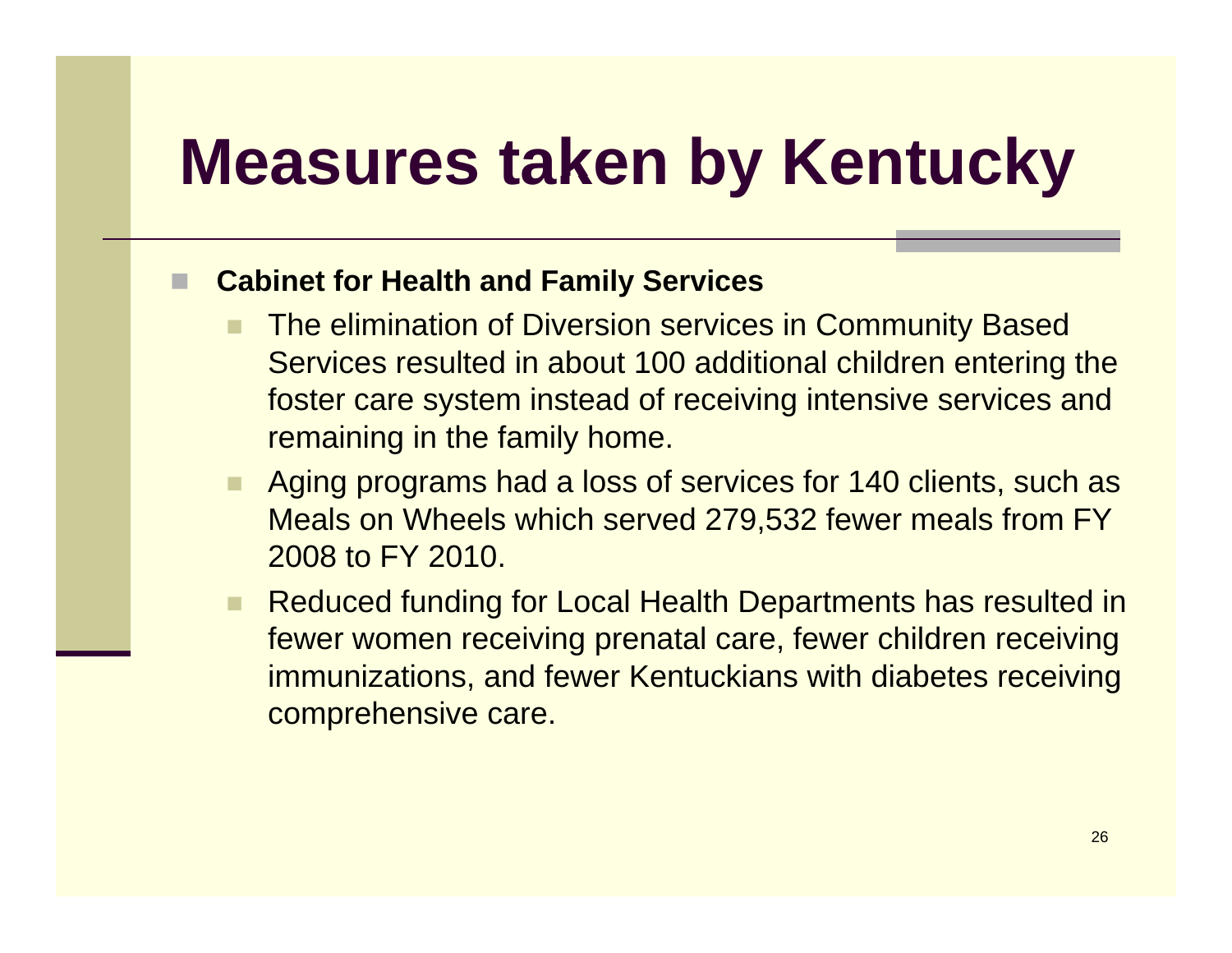#### **Justice and Public Safety Cabinet**

- Closed the Bluegrass Youth Development Center in Fayette County which provided 36 beds and specialized treatment for sex offenders.
- Cancelled all 45 prevention programs that served more than 4,355 youth at-risk of delinquency and their families in 2008-2009.
- Cancelled Kentucky Intensive Services Program which provided community based services in 30 counties across the state impacting 185 youth and their families.
- State Police Mileage Restrictions: limit some patrols and traffic enforcement and could result in only emergency response calls such as crime in progress, injury accidents, or other life threatening crimes.
- **Public Advocacy caseloads are at 460 newly opened cases per** attorney, considered too high by benchmark standards, risking the ability to provide competent representation to clients.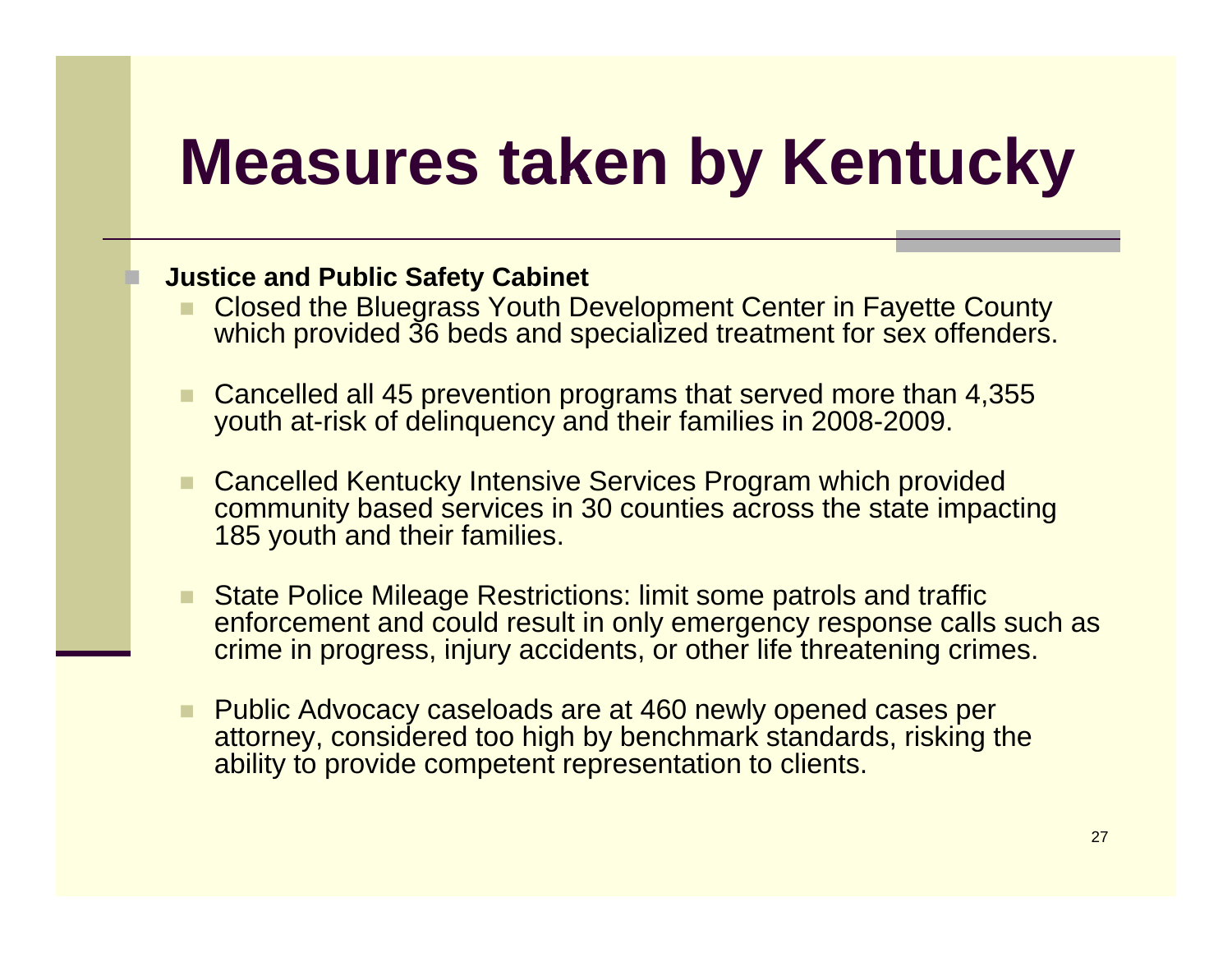#### **Labor Cabinet**

П

 Backlog of wage investigations has increased involving the areas of minimum wage, overtime, prevailing wage, child labor, and wage discrimination.

#### **Public Protection Cabinet**

 Housing, Buildings and Construction has experienced a reduction in inspection staff resulting in delays in the review of building plans. Delays in building code inspections.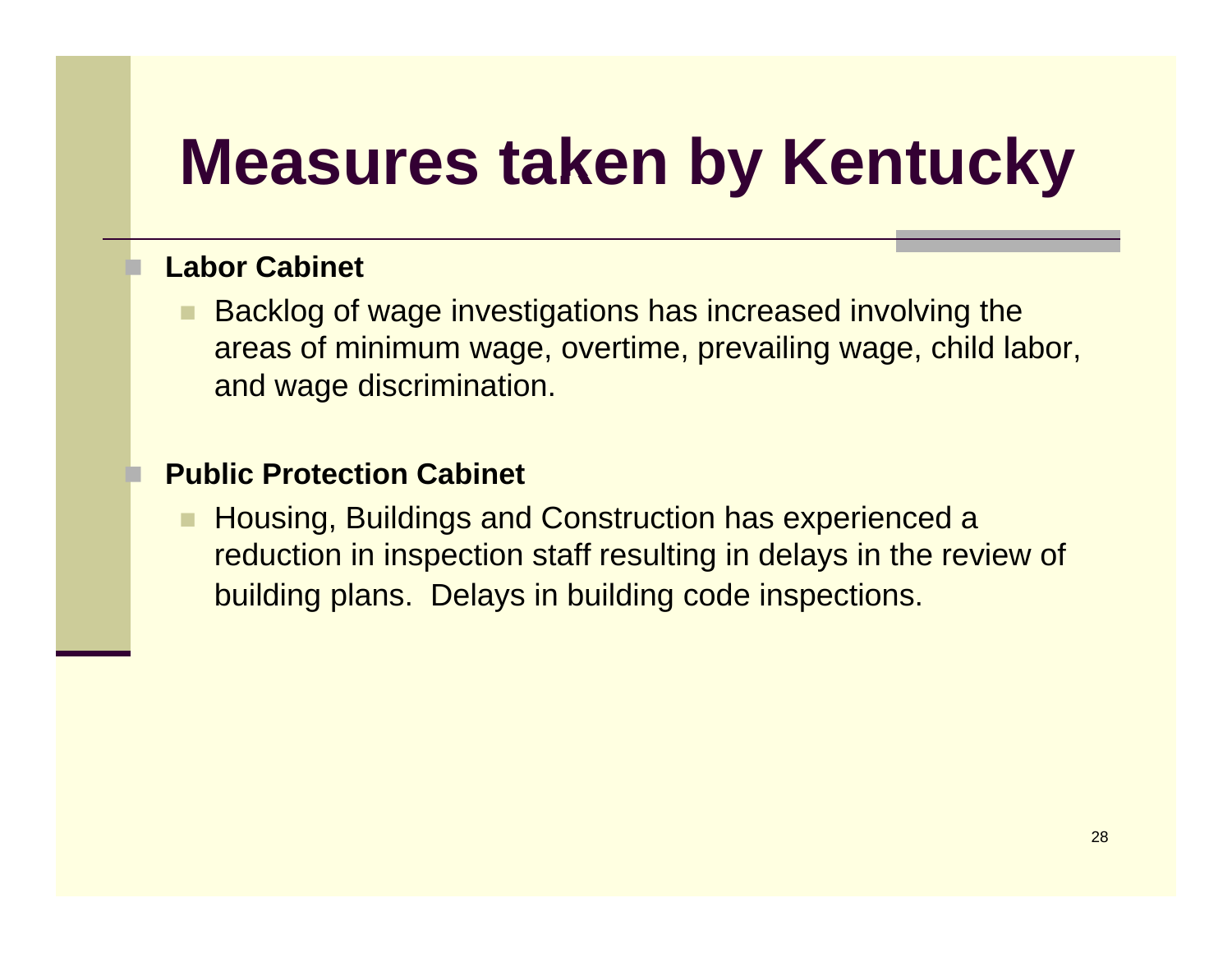#### П **Tourism, Arts, and Heritage Cabinet**

- Resort parks have begun seasonal closings.
- Reduction of working hours for Parks employees
- Seasonal closing of the Kentucky History Center to the public

#### П **Public Transportation**

**Cut grants to local governments resulting in 33 fewer transit** vehicles purchased - used to transport elderly, low income, and disabled persons.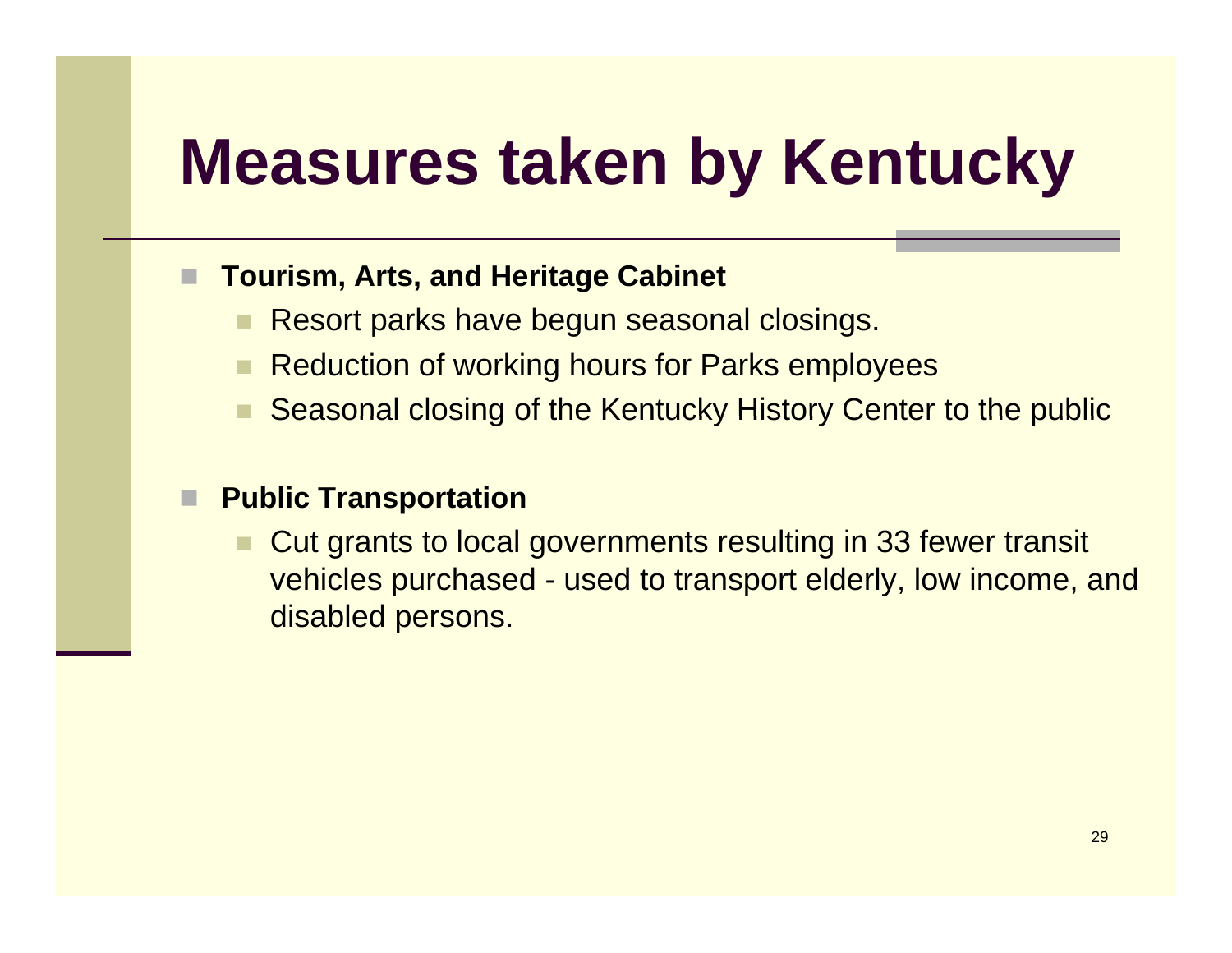## **Potential Items in Next Set of Budget Cuts**

#### **Corrections**

- Suspend hiring and training of Probation and Parole staff
- Suspend jail substance abuse funding
- **Reduce mental health treatment**

#### **Juvenile Justice**

- п Cancel contracts with Mary Kendall Home and Gateway Juvenile Diversion Program
- 50% reduction of 20 contracted day treatment programs

#### ■ State Police

- Suspend vehicle purchases
- Regional driver's testing locations rather than local
- Eliminate hiring retired troopers, the Trooper "R" Program

#### **Public Advocacy**

Not fill public defender positions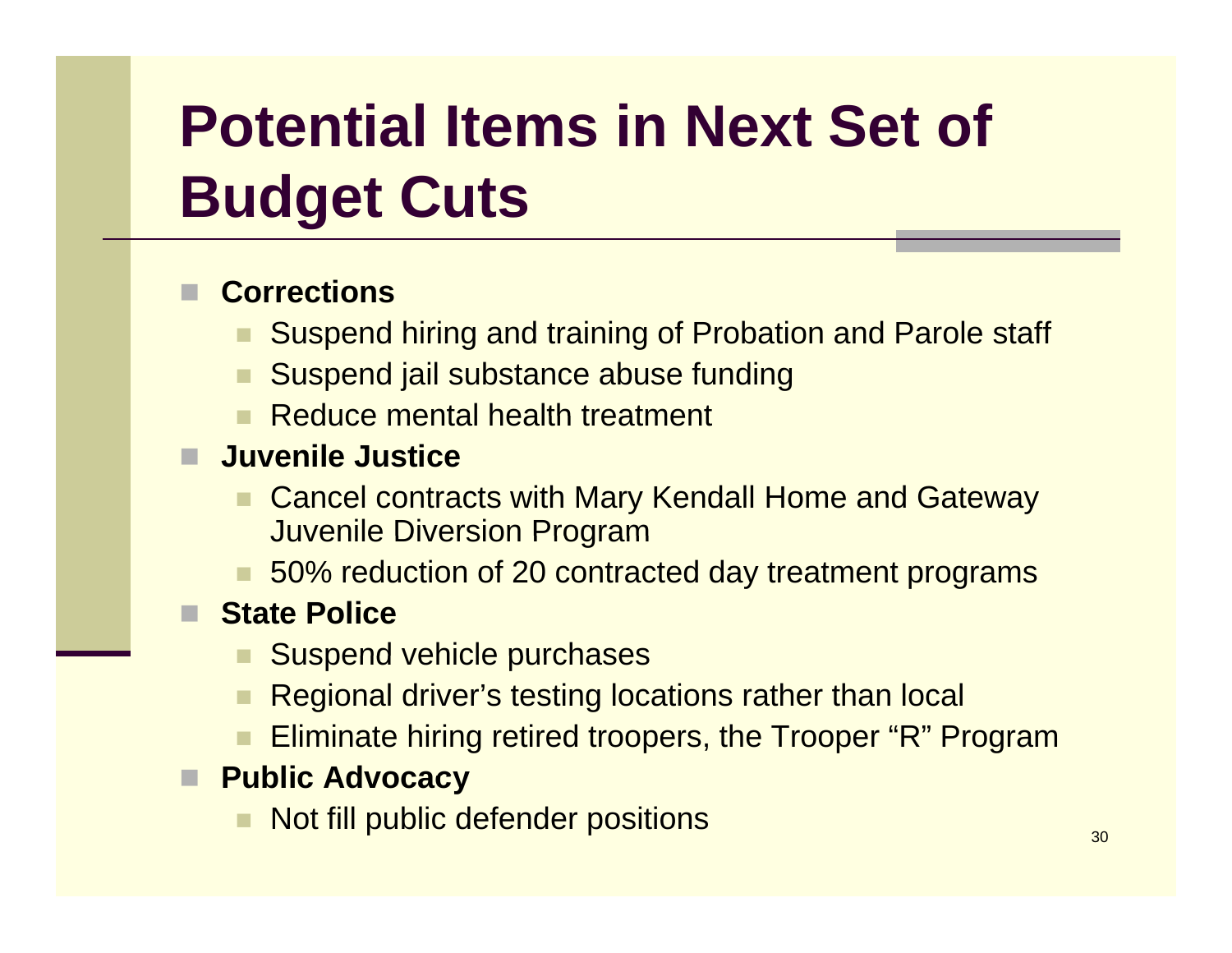## **Potential Items in Next Set of Budget Cuts**

- П **Justice Administration**
	- **Reduce funding for regional drug task forces**
- **Community Based Services**
	- Not fill child welfare and public assistance workers
	- Relocate staff from Louisville satellite offices (Neighborhood Place) to the L&N Building
- **Parks**
	- **Close park facilities**
- **Agriculture**
	- **Reduce subsidy provided to the 2 livestock and diagnostic** disease centers at UK and Hopkinsville
- **Libraries**
	- **Reduce library construction grants used by locals to pay** debt service
- **Prosecutors**
	- **Layoffs**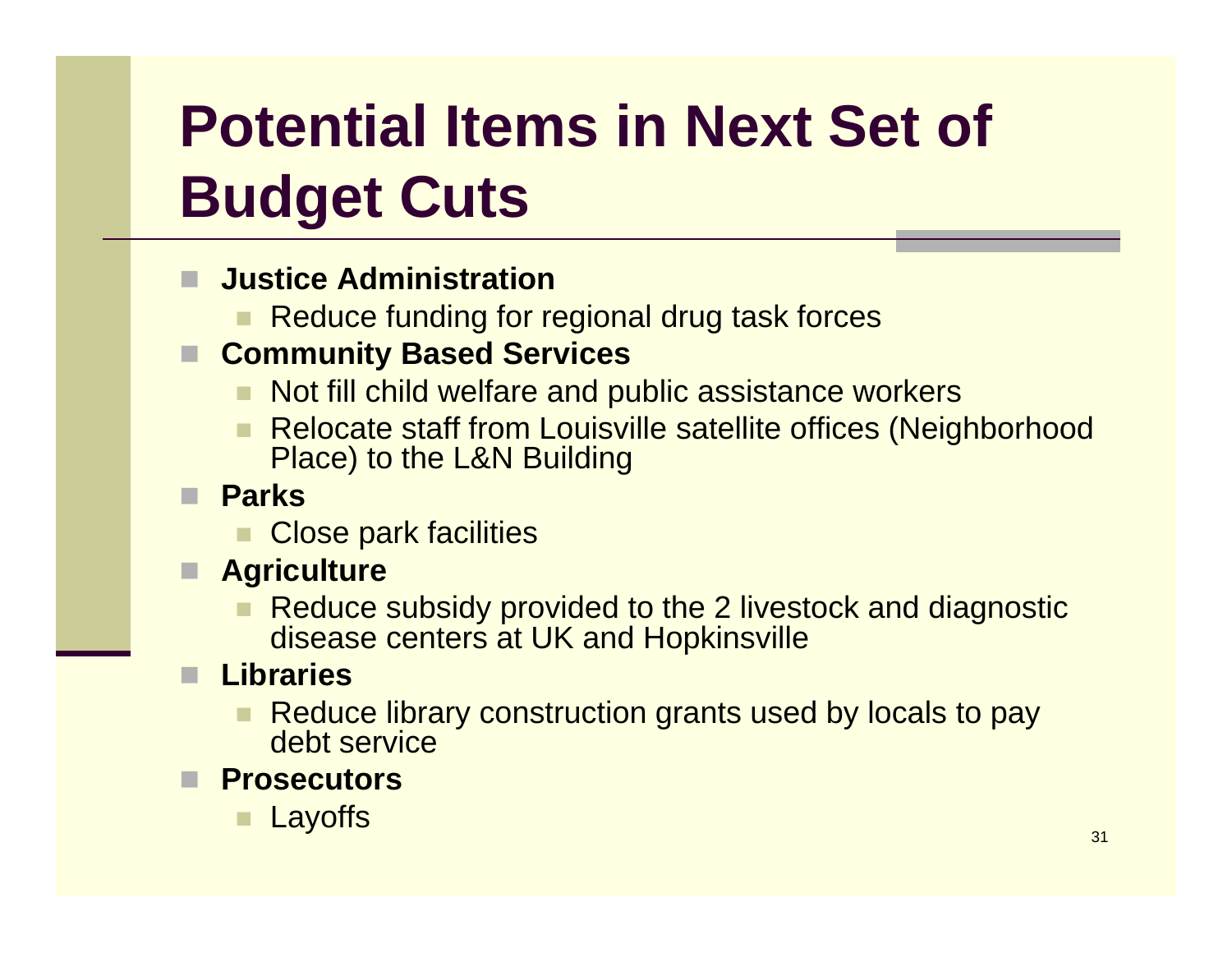## **Potential Items in Next Set of Budget Cuts**

#### П **Revenue**

- **Closure of some taxpayer service centers**
- **Student Financial Aid**
	- ٠ **Reduction in KEES awards**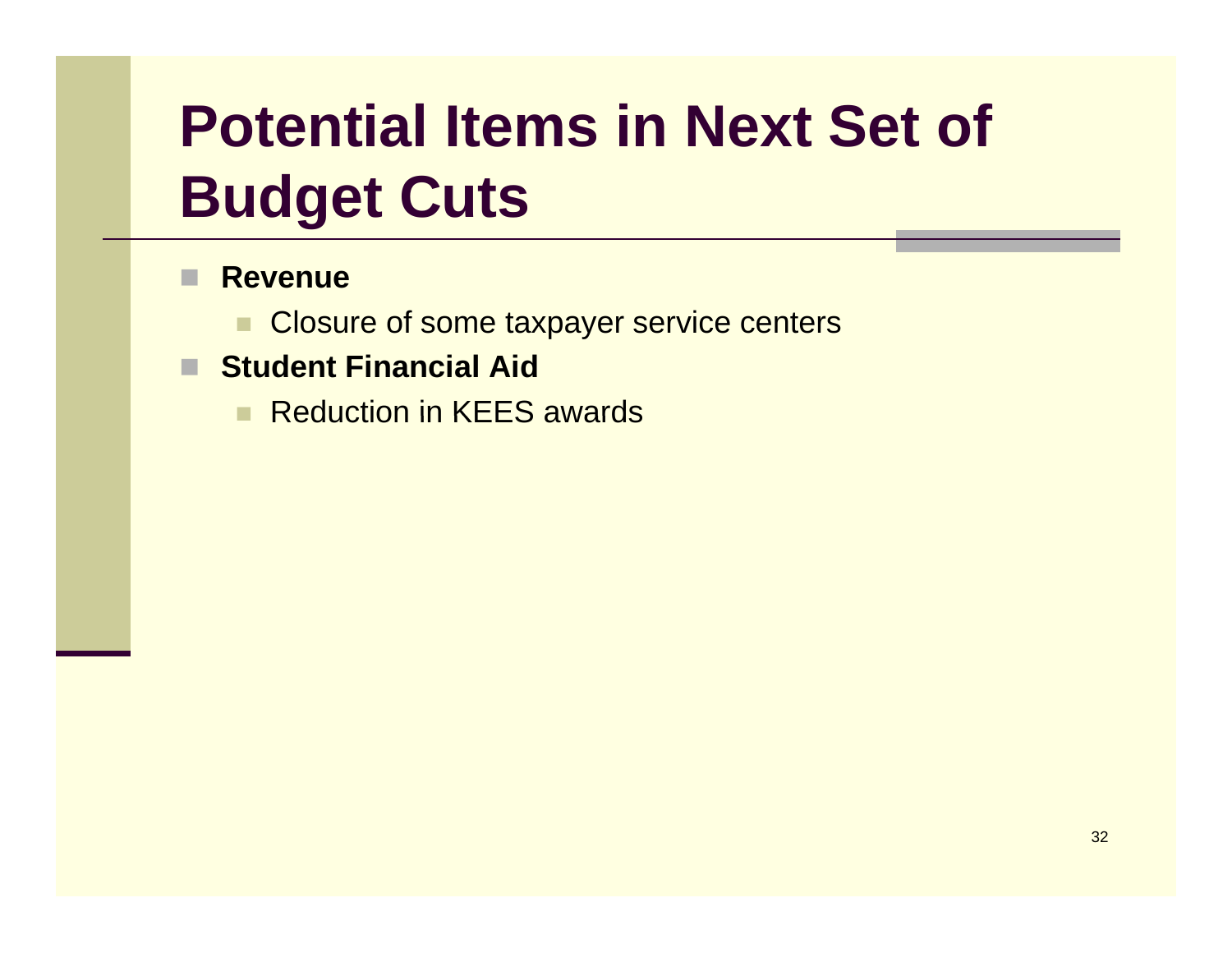## **Budgeted Cuts in FY 12**

- Most agencies have 4.5% cuts in the enacted budget for FY 12
- Additional recurring 1.5% cuts were imposed as part of balancing FY 11
- \$169 million of additional reductions must be made to balance FY 12
	- **If across the board about 2%**
	- $\blacksquare$  If same exemptions as FY 11 – about 9.5%
		- Excludes SEEK, Universities, Mental Health, Corrections, Financial Aid, Prosecutors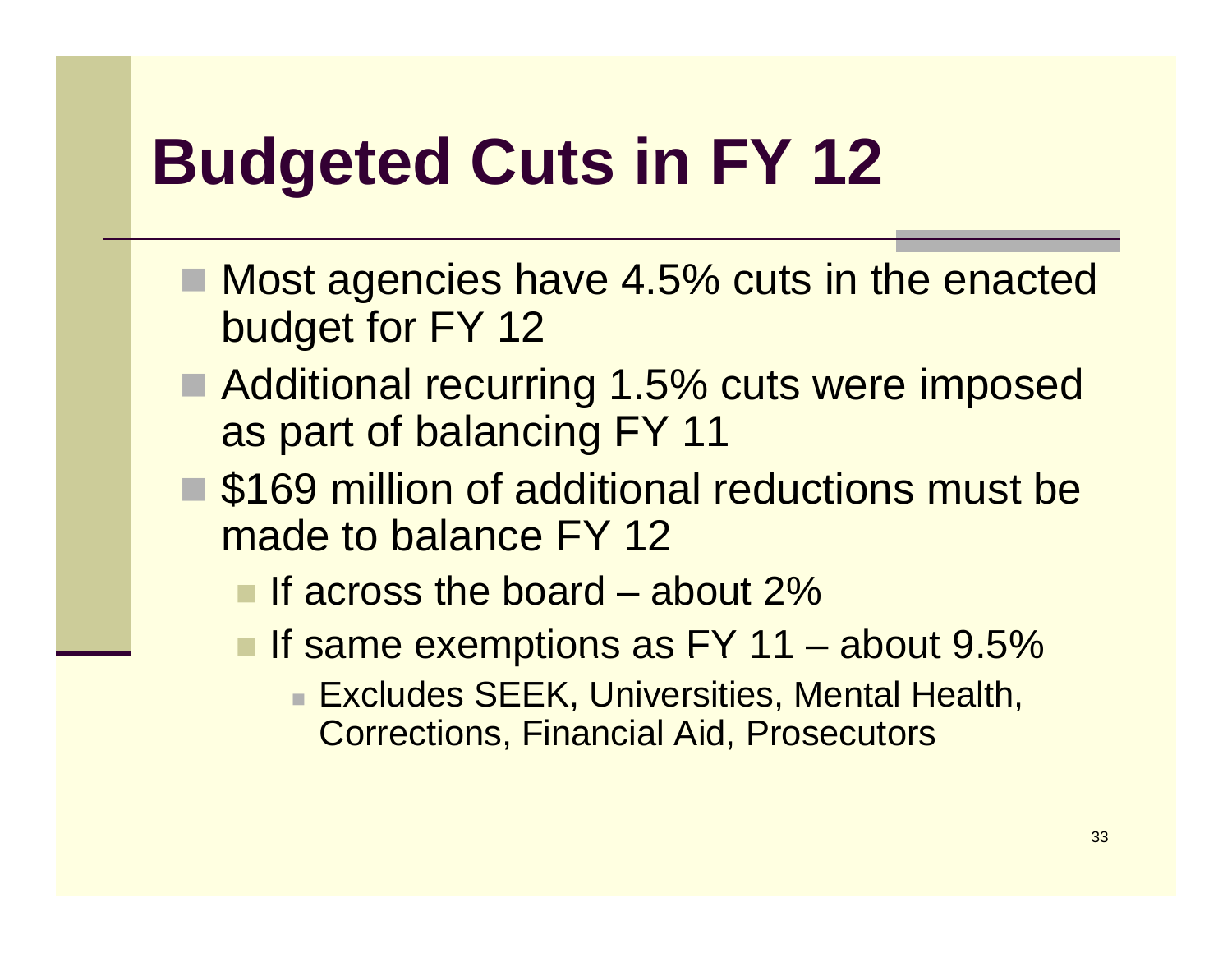## **Efficiency Measures Taken**

#### ■ Non-Merit Employees

- \$5 million reduction in FY 11
- Cabinet Secretaries and Governor's Senior Staff 10% pay cuts

#### **Fleet management**

- Take home cars 523 fewer
- Replacement schedules for older vehicles
- Maintenance costs

#### **Leases**

- Target of 5% reduction
- П **Information Technology**
	- Enterprise view of efficiencies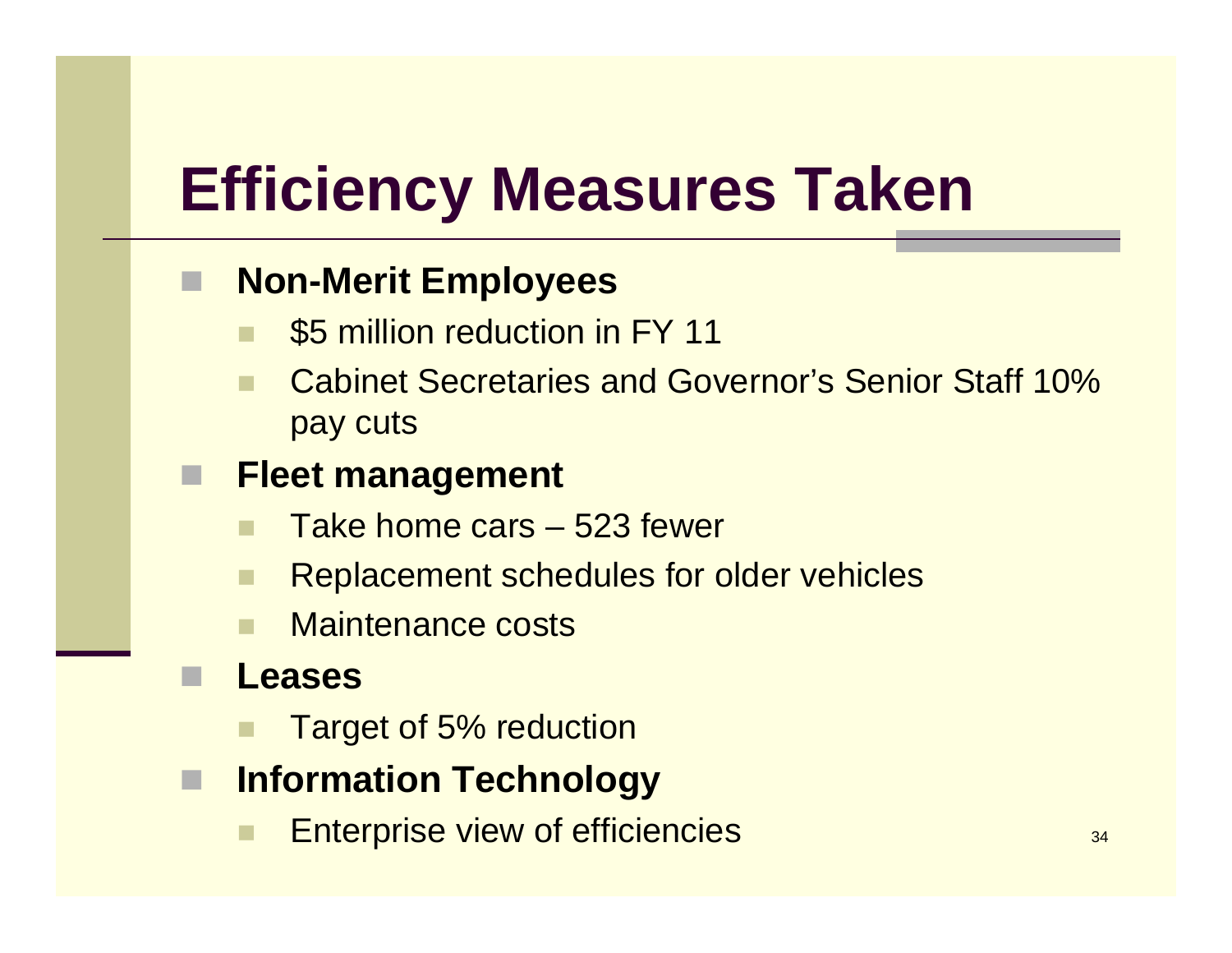### **HB 1 Improves the Structural Imbalance of the General Fund by \$166.5 million**

|                                                          | <b>FY 2010</b><br><b>FY 2012</b><br><b>Revised</b><br><b>Enacted</b> |         | <b>FY 2012</b><br><b>HB1</b> |       | <b>Impact of</b><br><b>HB1</b> |       |          |
|----------------------------------------------------------|----------------------------------------------------------------------|---------|------------------------------|-------|--------------------------------|-------|----------|
| <b>One-Time Resources or Expenditure Deferrals</b>       |                                                                      |         |                              |       |                                |       |          |
| <b>Beginning Balance</b>                                 | $\boldsymbol{\theta}$                                                | 39.5    | $\mathbf{s}$                 | 281.1 | $\mathbf{s}$                   | 114.6 | (166.50) |
| <b>Stimulus-General Fund Replacement:</b>                |                                                                      |         |                              |       |                                |       |          |
| <b>State Fiscal Stabilization Fund</b>                   | $\boldsymbol{\theta}$                                                | 383.2   |                              |       |                                |       |          |
| <b>Medicaid</b>                                          | $\boldsymbol{\mathsf{S}}$                                            | 329.3   |                              |       |                                |       |          |
|                                                          |                                                                      |         |                              |       |                                |       |          |
| <b>Debt Restructuring</b>                                | $\boldsymbol{\theta}$                                                | 167.5   | $\mathfrak{L}$               | 130.0 | $\mathcal{F}$                  | 130.0 |          |
| <b>Fund Transfers &gt; \$40M</b>                         | $\boldsymbol{\mathsf{S}}$                                            | 123.0   | $\mathfrak{S}$               | 82.7  | $\mathcal{S}$                  | 82.7  |          |
| Defer Final FY 12 Payroll                                |                                                                      |         | $\mathfrak{F}$               | 72.0  | $\mathcal{E}$                  | 72.0  |          |
|                                                          |                                                                      |         |                              |       |                                |       |          |
| <b>Total One-Time Resources or Expenditure Deferrals</b> |                                                                      | 1,042.5 |                              | 565.8 |                                | 399.3 | (166.50) |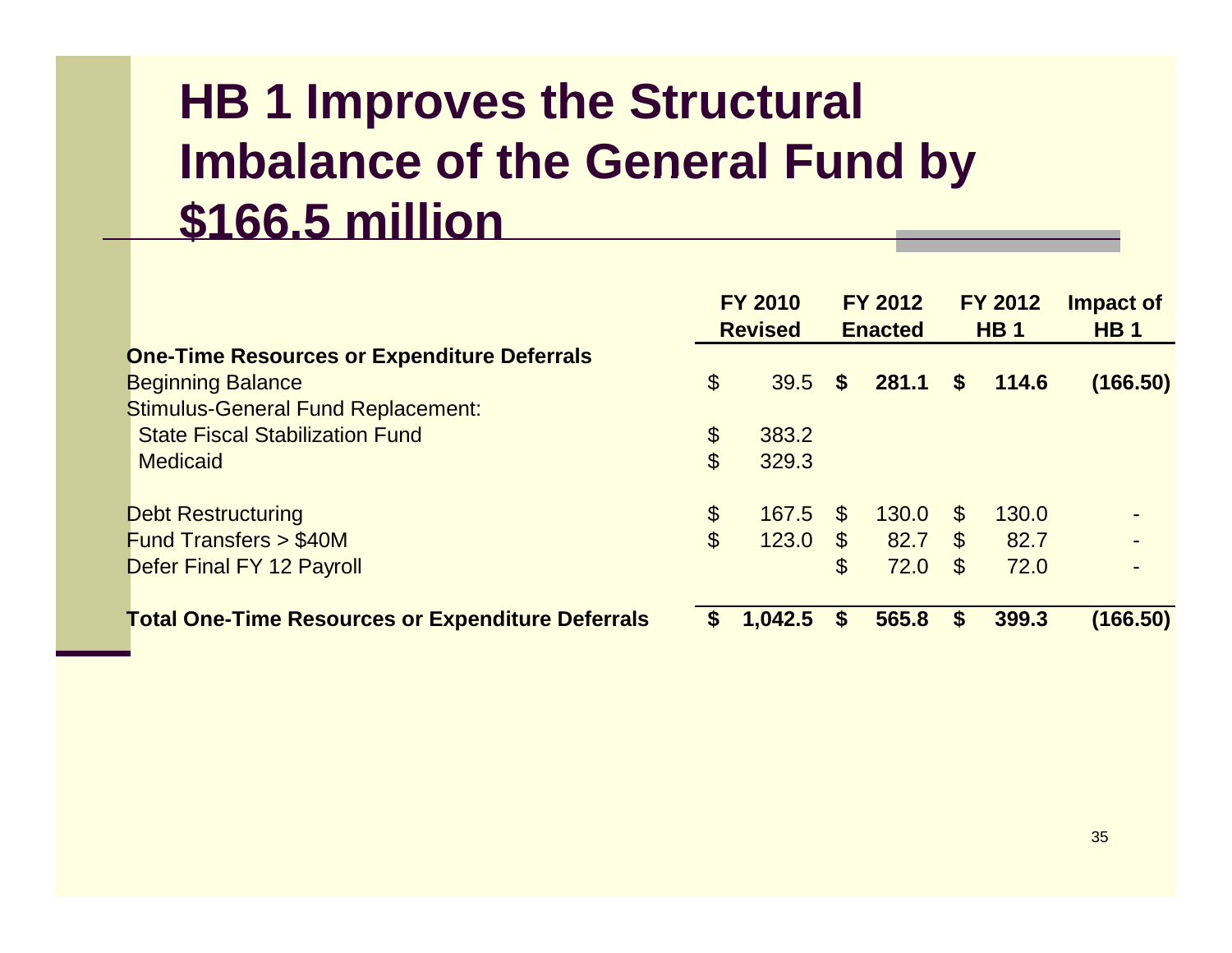### **Debt Restructuring**

- $\blacksquare$  It is not an increase in the amount of debt
- **The terms of the debt are changed to provide** cash flow relief
- At least 16 states have implemented restructuring outstanding debt to provide budgetary relief – to keep from making deeper cuts to Education and other priorities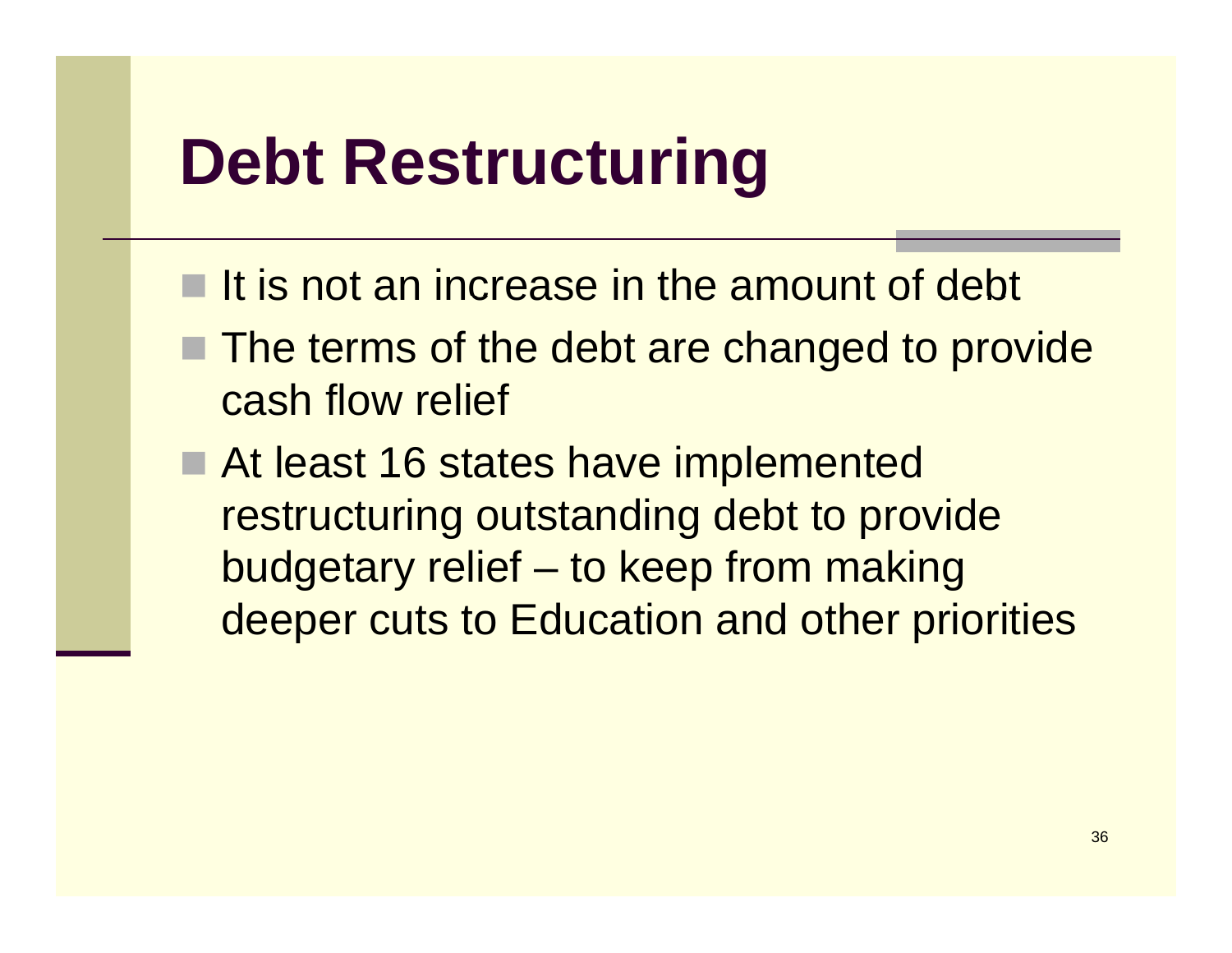### **Debt Restructuring**

- Enacted Budget for FY 08 – FY 10 Assumed \$100 million
	- Administration implemented \$92.8 million
- Enacted Budget for FY 10 FY 12 Assumed \$203 Million
	- **Administration has implemented \$139 million**
	- **Budget assumed \$130 million for FY 12**
	- Impact of additional \$67 million in FY 13 is \$3 million